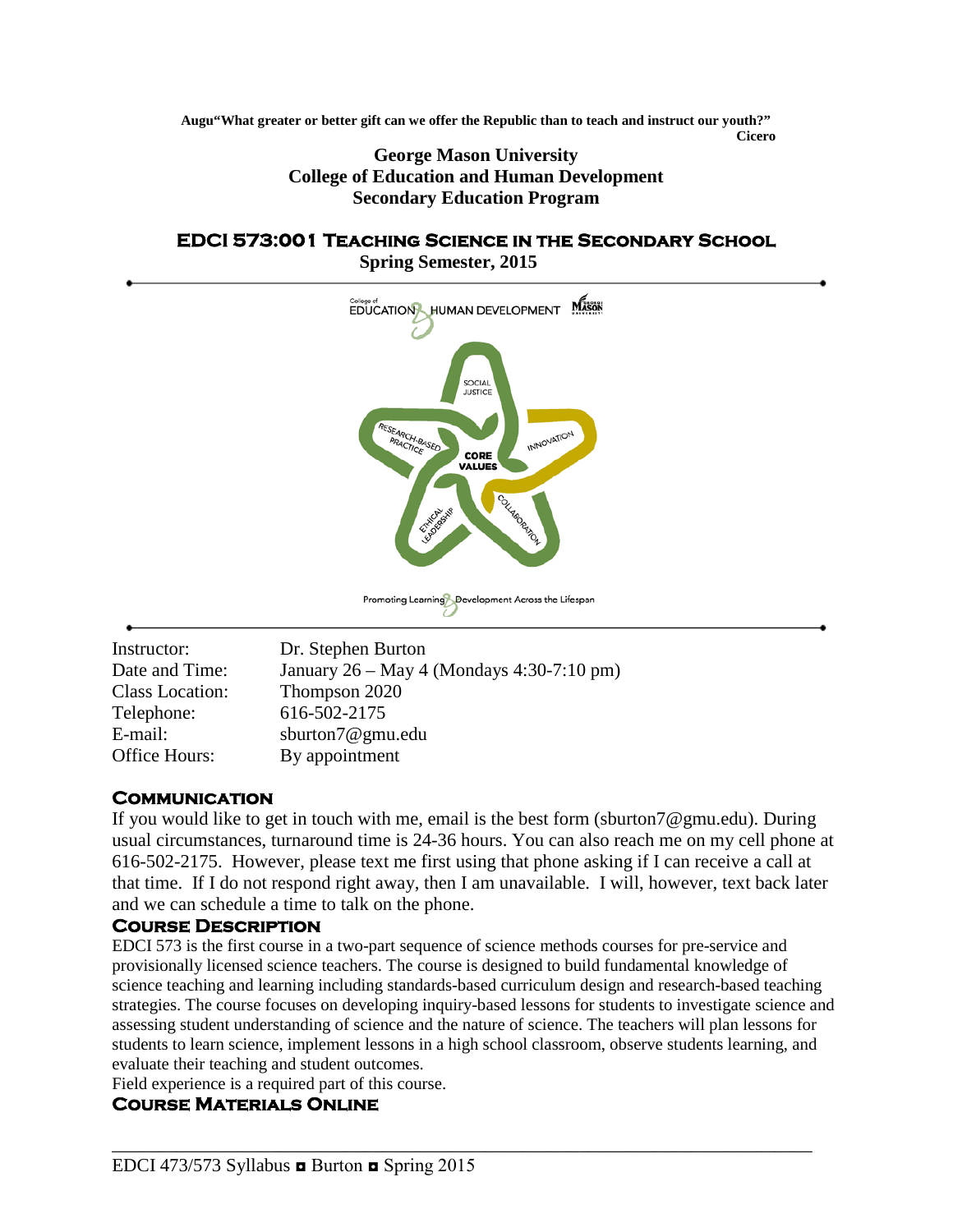We will be using the website<https://sites.google.com/site/educ473573/> for dissemination of information. Materials will be added throughout the semester based upon needs from the course. The Blackboard site, found at [http://mymasonportal.gmu.edu,](http://mymasonportal.gmu.edu/) will be used primarily for submitting assignments and grades. Use the same login as your GMU email for the Blackboard Sites.

# **Field Experience Signup**

The State of Virginia requires a number of hours of field work before you can do your internship. You will acquire 15 of those hours during this class. The university will place you in the field. The website to sign up is [http://cehd.gmu.edu/endorse/ferf.](http://cehd.gmu.edu/endorse/ferf)

# **Nature of Course Delivery**

A variety of teaching strategies will be used to explore the themes of the day. These will largely include face-to-face interactions with the professor and fellow students. All students will continuously analyze and evaluate teaching strategies, as well as science content, processes, and ways of knowing in science.

## **Emergency Procedures**

You are encouraged to sign up for emergency alerts by visiting the website [https://alert.gmu.edu.](https://alert.gmu.edu/) There are emergency posters in each classroom explaining what to do in the event of crises. Further information about emergency procedures exists on <http://www.gmu.edu/service/cert> .

# **Big Ideas In Science Education**

During this semester, we will be focusing on developing as a reflective practitioner of reformed science education practices. In particular we will focus on the following big ideas as a way to frame your understanding of effective science education practices throughout both Science Methods I and Science Methods **II** 

- Our job is to help them figure out how to be lifelong learners
- The more they figure out answers to tough questions on their own, the more they will trust they can learn on their own
- Science is a process that uses evidence to think critically and explain the natural world
	- o Process leads to the knowledge we currently teach as facts
	- o If students don't experience the process they won't value its ability to explain the natural world – plus they will only see science as a collection of facts
- Know your students get into their heads when designing lessons
- Have a theory of learning it is what should guide your instruction as you develop lessons
- Know what you want your students to be able to do and how you will assess it before you design any unit or lesson
- Measure everything you do against student learning
- You don't have to reinvent the wheel, but do need to customize it based on your objectives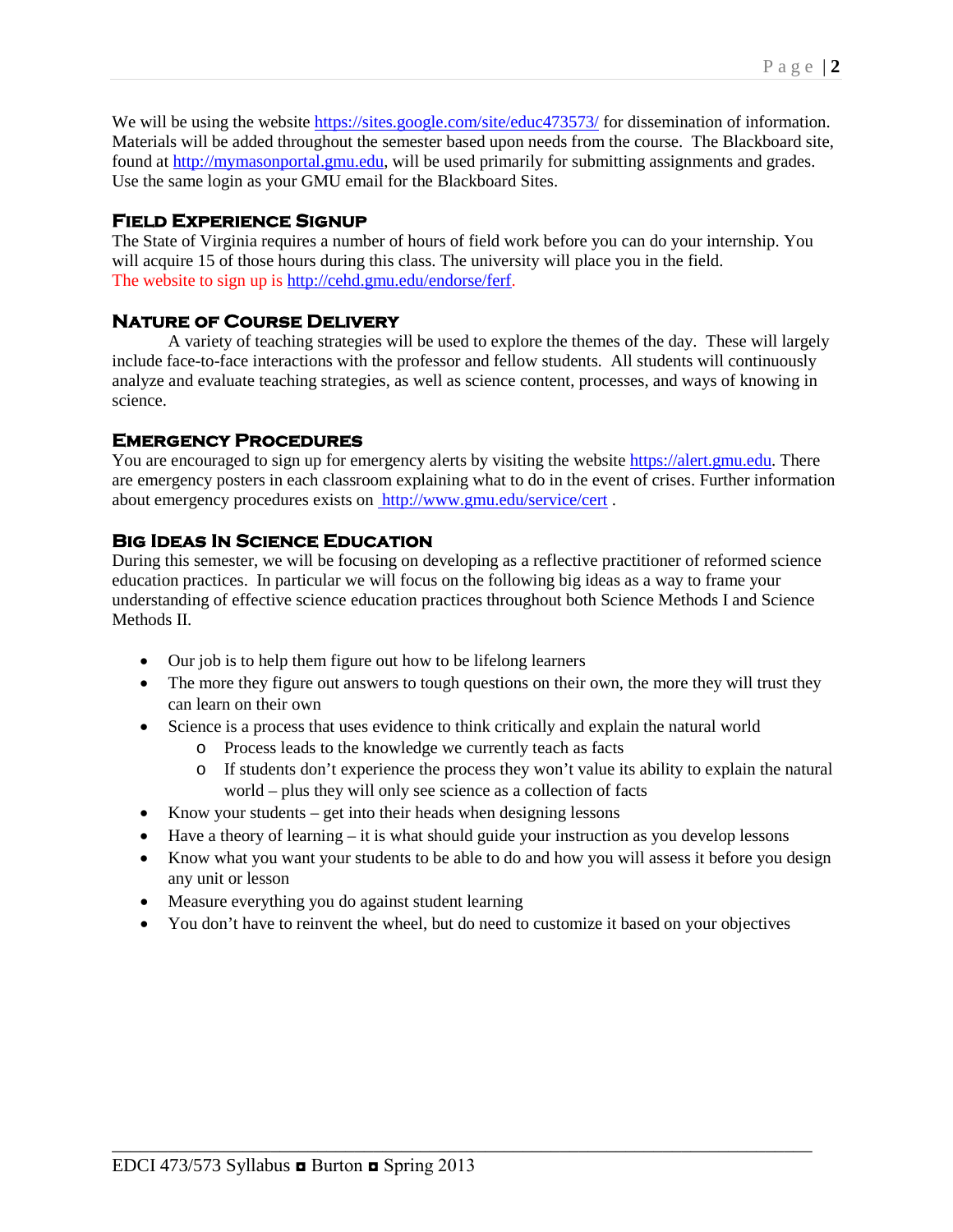# **Learning Goals, Objectives and Assessments (for both Methods I and Methods II)**

Within the big ideas above are more specific goals and objectives (tasks) that you should be able to achieve by the end of the semester and two semester sequence of the Science Methods. Below is a list of the major goals with specific objectives and the assessments that will allow you to show that you have achieved those goals.

| Objective                                                                                                                                                                                    | Assignment                                                                              | Who must do this?                                    |
|----------------------------------------------------------------------------------------------------------------------------------------------------------------------------------------------|-----------------------------------------------------------------------------------------|------------------------------------------------------|
| Students will be able to explain why a student-<br>centered approach to learning is effective in learning                                                                                    | <b>Research Review</b>                                                                  | Methods I and $II -$<br><b>Grad Students</b><br>Only |
| Students will be able to describe their theory of<br>learning, supporting with evidence from the literature                                                                                  | Learning Theory/Teaching<br>Philosophy                                                  | Methods I and II                                     |
| Student will be able to design lessons that clearly<br>reflect their learning theory                                                                                                         | Lessons (Both),<br>Unit Plan (Methods II),<br><b>Microteaching Reflection</b><br>(Both) | Methods I and II                                     |
| Students will be able to explain how the 5-E lesson<br>design, the Learning Cycle, and a student-centered<br>learning theory are effective ways to think about<br>learning and lesson design | <b>Reflection Questions</b>                                                             | Methods I and II                                     |

#### **Goal: Build a learning theory and see the value in using it for developing and implementing lessons**

#### **Goal: Do science to understand how science is done**

| Objective                                                                                      | Assignment                             | Who must do this? |
|------------------------------------------------------------------------------------------------|----------------------------------------|-------------------|
| Students will be able to conduct an investigation<br>that results in new scientific knowledge  | <b>Scientific Investigation</b>        | Methods I         |
| Students will be able to explain the epistemic<br>features and unique characteristics (NOS) of | <b>Nature of Science</b><br>Assignment | Methods I         |
| science                                                                                        |                                        |                   |

#### **Goal: Recognize that inquiry learning using scientific practices has inherent risks that should be identified and addressed such that students learn to do science in and ethical and safe manner.**

| Objective                                                                                                                                                                                                                                 | Assignment                                | Who must do this? |
|-------------------------------------------------------------------------------------------------------------------------------------------------------------------------------------------------------------------------------------------|-------------------------------------------|-------------------|
| Students will be able to explore the web to describe<br>the major safety and ethical concerns associated with<br>conducting science in the classroom                                                                                      | <b>Safety Assignment</b>                  | Methods I         |
| Students will be able to describe means to reduce the<br>potential safety risks involved in conducting<br>scientific investigations in the classroom while not<br>compromising the benefit the students get while<br>conducting inquiries | <b>Safety Assignment</b>                  | Methods I         |
| Students will be able to design lessons and clearly<br>indicate within the lesson: safety concerns, how to                                                                                                                                | Lessons (Both),<br>Unit Plan (Methods II) | Methods I and II  |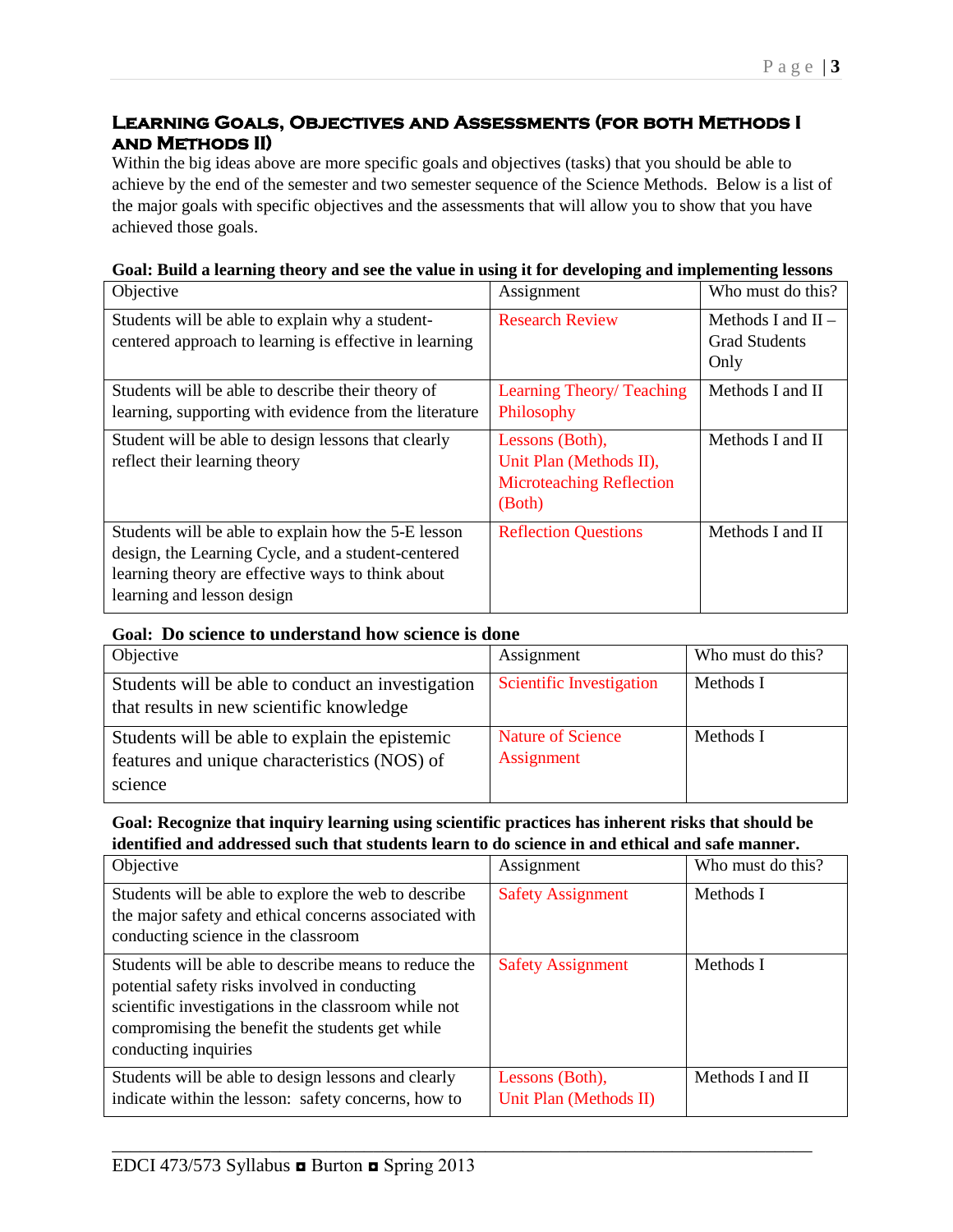| reduce them and what to do when accidents happen |  |
|--------------------------------------------------|--|
|                                                  |  |

### **Goal: Develop an understanding of how inquiry can develop both scientific thinking and content knowledge**

| Objective                                              | Assignment                  | Who must do this? |
|--------------------------------------------------------|-----------------------------|-------------------|
| Students will be able to explain what inquiry in a     | <b>Reflection Questions</b> | Methods I and II  |
| science class looks like                               |                             |                   |
| Student will develop lessons that are inquiry          | Lessons (Both),             | Methods I and II  |
|                                                        | Unit Plan (Methods II)      |                   |
| Students will be able to explain Model-Based Inquiry   | <b>Reflection Questions</b> | Methods I         |
| and its potential impact on helping students learn     |                             |                   |
| science content and scientific thinking                |                             |                   |
| Students will be able to develop lessons that          | Lessons (Both),             | Methods I and II  |
| incorporate Model-Based Inquiry                        | Unit Plan (Methods II)      |                   |
| Students will be able to explain Cognitive             | <b>Reflection Questions</b> | Methods I and II  |
| Apprenticeships and its potential impact on helping    |                             |                   |
| students learn science content and scientific thinking |                             |                   |
| Students will be able to develop lessons that          | Lessons (Both),             | Methods I and II  |
| incorporate Cognitive Apprenticeships                  | Unit Plan (Methods II)      |                   |

#### **Goal: Understand how to develop effective lessons and units with backwards design**

| Objective                                                                                                            | Assignment                                                                              | Who must do this? |
|----------------------------------------------------------------------------------------------------------------------|-----------------------------------------------------------------------------------------|-------------------|
| Student will be able to explain the basic premise and<br>order of backwards                                          | <b>Reflection Questions</b>                                                             | Methods I and II  |
| Students will use the basic organization of backwards<br>design to develop a lesson plan                             | Lessons (Both),<br>Unit Plan (Methods II)                                               | Methods I and II  |
| Students will be able to write measurable objectives                                                                 | Lessons (Both),<br>Unit Plan (Methods II)                                               | Methods I and II  |
| Students will be able to describe how teaching<br>activities support student achievement of measurable<br>objectives | Lessons (Both),<br>Unit Plan (Methods II),<br><b>Microteaching Reflection</b><br>(Both) | Methods I and II  |
| Students will be able to describe how assessments<br>evaluate student achievement of the measurable<br>objectives    | Lessons (Both),<br>Unit Plan (Methods II),<br><b>Microteaching Reflection</b><br>(Both) | Methods I and II  |

### **Goal: Develop skills as reflective practitioners.**

| Objective                                                                                                                                                                             | Assignment                      | Who must do this? |
|---------------------------------------------------------------------------------------------------------------------------------------------------------------------------------------|---------------------------------|-------------------|
| Students will be able to effectively examine<br>classrooms using their learning theory as a lens and<br>student behavior, engagement, and learning (when<br>possible) as the evidence | <b>Field Experience Paper</b>   | Methods I and II  |
| Students will be able to examine use assessment data                                                                                                                                  | <b>Microteaching Reflection</b> | Methods I and II  |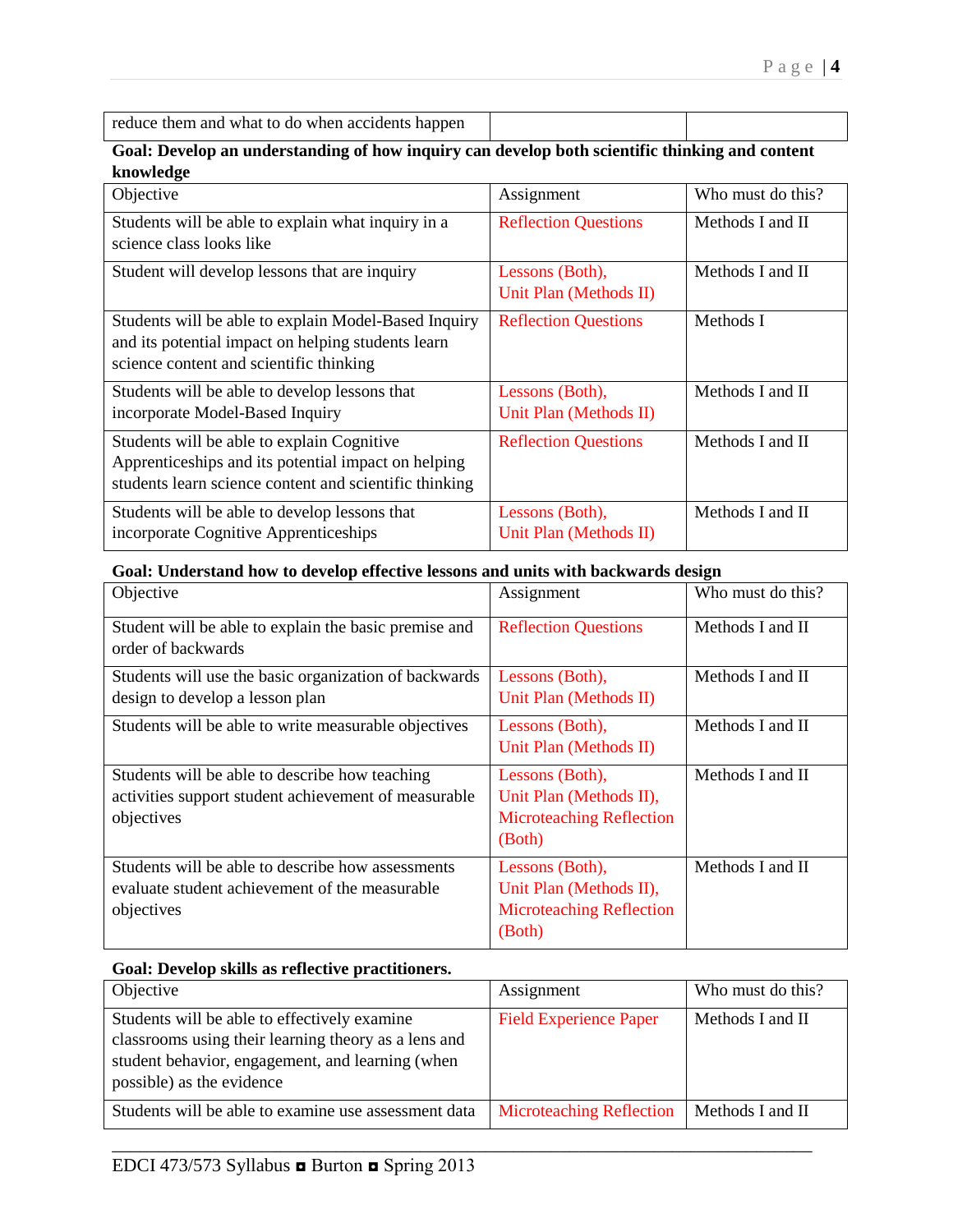| to reflect on and improve upon lessons |  |  |  |
|----------------------------------------|--|--|--|
|----------------------------------------|--|--|--|

## **Relationship to Program Goals and Professional Organizations**

EDCI 473/573 is the first course in a two-course sequence of science methods courses for students seeking a secondary school teaching license in earth science, biology, chemistry, or physics. The course builds on students' knowledge of their subject matter. The course focuses on the teaching of science as called for by the state and national science standards and as outlined by the National Council for Accreditation of Teacher Education (NCATE), the National Science Teachers Association (NSTA), and the Interstate New Teacher Assessment and Support Consortium (INTASC). EDCI 473/573 builds a repertoire of science teaching and assessment strategies to facilitate student learning.

## **Professional Association Standards (met through EDCI 473/573)**

The pre-service and provisionally licensed teacher will:

- Build a repertoire of science teaching and assessment strategies by reading, writing, observing, participating in, and reflecting on the teaching and learning of science; RESEARCH-BASED PRACTICE; SPA STANDARDS 1, 3, 5, 6, 8, 10
- Develop strategies to help students become scientifically literate, think critically and creatively, understand the nature of science, and see the importance of science as a way of knowing; ETHICAL LEADERSHIP; INNOVATION; SPA STANDARDS 2, 3, 4
- Plan standards-based (local, state, and national) units of science study including daily lesson plans for students that reflect research in effective science teaching and learning; RESEARCH-BASED PRACTICE; SPA STANDARD 5, 6, 8, 10
- Construct science lessons that include alignment of objectives, activities, and assessments that address the needs of a variety of student populations including English language learner, special needs students, and gifted and talented students; ETHICAL LEADERSHIP; SPA STANDARDS 8, 10
- Learn about science laboratory safety and plan teaching activities that highlight safety; ETHICAL LEADERSHIP; SPA STANDARD 9
- Work collaboratively with peers to teach and discuss science and science teaching. COLLABORATION; SPA STANDARD 10
- Incorporate environmental sustainability into teaching paradigms and into daily life. SOCIAL JUSTICE; SPA STANDARD 4

#### **Grading**

High quality work and participation is expected on all assignments and in class. **Attendance at all classes for the entire class is a course expectation. For each unexcused absence, the course grade**  will be reduced by 5% points. All assignments are graded. Each graded assignment will be assessed using a scoring rubric which will be handed out before the assignment is due. All assignments are due at the beginning of class on the day they are due. Graded assignments that are late will automatically receive a ten percent grade reduction (one full letter grade lower).

#### **Policy on Incompletes**

\_\_\_\_\_\_\_\_\_\_\_\_\_\_\_\_\_\_\_\_\_\_\_\_\_\_\_\_\_\_\_\_\_\_\_\_\_\_\_\_\_\_\_\_\_\_\_\_\_\_\_\_\_\_\_\_\_\_\_\_\_\_\_\_\_\_\_\_\_\_\_\_\_\_\_

## **Grading Scale**

 $A = 93-100\%$  $A = 90 - 92%$  $B+= 88-89%$  $B = 80-87\%$  $C = 70-79\%$  $F =$ Below 70%

If circumstances warrant, a written request for an incomplete must be provided to the instructor for approval prior to the course final examination date. Requests are accepted at the instructor's discretion, provided your reasons are justified and that 80% of your work has already been completed. Your written request should be regarded as a contract between you and the instructor and must specify the date for completion of work. This date must be at least two weeks prior to the university deadline for changing incompletes to letter grades.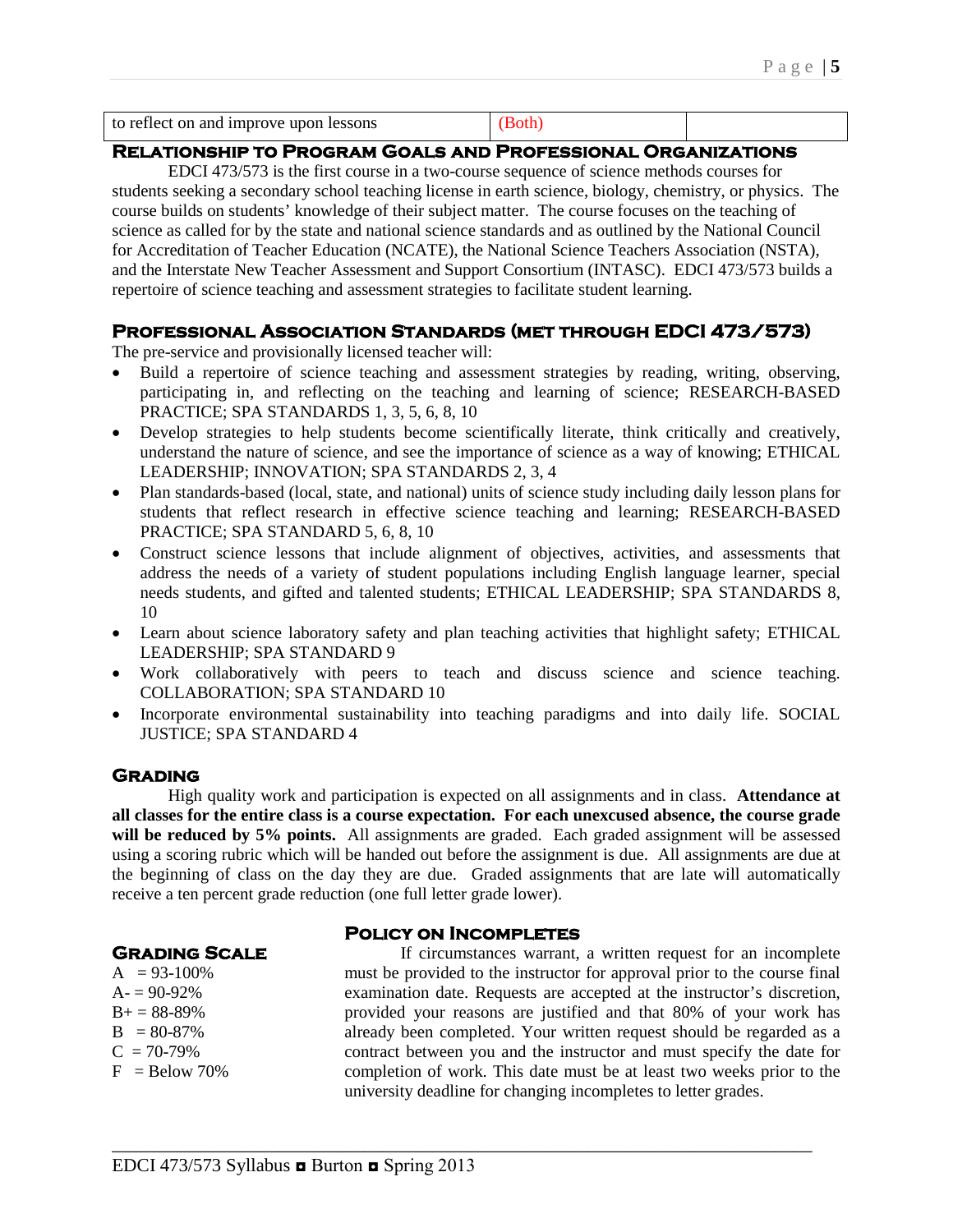# **Assignments**

Science education research shows that frequent assessment of small amounts of material is most effective for learning science. Therefore, in this class formal and informal assessment will be continuously provided on assignments and class activities. Assessment is used as a tool for information that informs both learning and teaching, so this two-way communication loop is necessary for optimal learning.

| Assessments                               | <b>EDCI 473</b> | <b>EDCI 573</b> | Due Date    |
|-------------------------------------------|-----------------|-----------------|-------------|
| Learning Theory/Teaching Philosophy       | 5               | 4               | February 23 |
| Science Investigation                     | 10              | 10              | March 2     |
| <b>Nature of Science Assignment (PBA)</b> | 10              | 10              | March 16    |
| Lesson 1                                  | 5               | 3               | March 30    |
| <b>Research Review</b>                    | <b>NA</b>       | 5               | April 6     |
| <b>Safety Assignment (PBA)</b>            | 10              | 10              | April 13    |
| Lesson 2                                  | 20              | 18              | April 27    |
| Microteaching Reflection                  | 10              | 10              | May 11      |
| <b>Field Experience Paper</b>             | 10              | 10              | May 11      |
| <b>Reflection Questions</b>               | 10              | 10              | Varied      |
| Professionalism                           | 10              | 10              | Varied      |
| <b>Total Points</b>                       | 100             | <b>100</b>      |             |

## **Performance-Based Assessments (PBA) and Task Stream**

In this course, there are two performance based assessments required. These are the Nature of Science Assignment and the Safety Assignment. Every student registered for any Secondary Education course with a required performance-based assessment (will be designated as such in the syllabus) is required to submit these assessments to TaskStream (regardless of whether a course is an elective, a onetime course or part of an undergraduate minor.) Evaluation of your performance-based assessment will also be provided using TaskStream. Failure to submit the assessment to TaskStream will result in a the course instructor reporting the course grade as Incomplete(IN). Unless this grade is changed upon completion of the required TaskStream submission, the IN will convert to an F nine weeks into the following semester.

## Professionalism

Learning depends on the active engagement of the participant and frequent checking by the instructor as to the progress of the learner. Smaller assignments will be given as necessary in class in order to inform your learning and my teaching. Your participation in these assignments is essential to valuable class discussions and will help to "chunk" the large assignments into smaller, more attainable learning goal. Your classmates depend on your comments to extend their learning. Attendance for each class is necessary – please contact the professor BEFORE any absence.

See *Graduate School of Education Dispositions for A Career Educator* section below and follow the instructions to sign the form stating you will behave professionally during this course. You cannot earn the points for professionalism UNTIL you have completed and signed the form. Attendance is an important component of professionalism to consider as well. Learning depends on the active engagement of the participant and frequent checking by the instructor as to the progress of the learner. Smaller assignments will be given as necessary in class in order to inform your learning and my teaching. Your participation in these assignments is essential to valuable class discussions and will help to "chunk" the large assignments into smaller, more attainable learning goal. Your classmates depend on your comments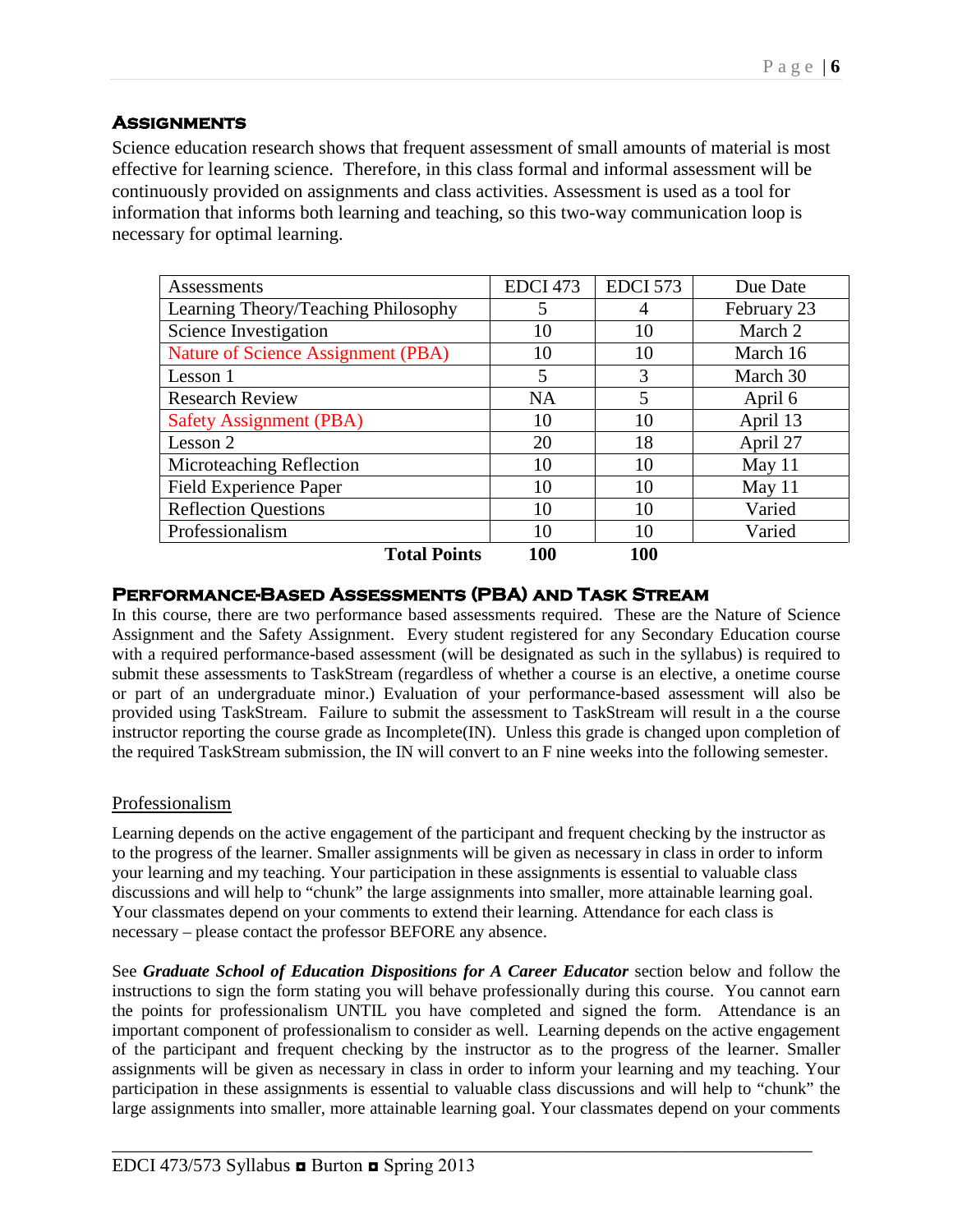to extend their learning. Attendance for each class is necessary – please contact the professor BEFORE any absence. **Attendance at all classes for the entire class is a course expectation. For each unexcused absence, the course grade will be reduced by 5% points.**

| <b>DATE</b> | TOPIC                                                                        |
|-------------|------------------------------------------------------------------------------|
| Jan $26$    | What is learning? What is important for students to learn?                   |
|             | Introduction to scientific investigation and NOS                             |
| Feb 2       | Science Lesson                                                               |
|             | Introduction to Model-Based Inquiry and Cognitive Apprenticeships            |
| Feb 9       | <b>Science Lesson</b>                                                        |
|             | How students learn science? What are big ideas? What are misconceptions?     |
| Feb 16      | <b>Science Lesson</b>                                                        |
|             | <b>Revisiting Learning Model</b>                                             |
|             | Teaching with Inquiry                                                        |
| Feb 23      | <b>Science Lesson</b>                                                        |
|             | Constructivism, big ideas and backwards design, writing objectives           |
| Mar 2       | Science Lesson                                                               |
|             | Lesson Planning - 5-E, Learning Cycle                                        |
| Mar 9       | <b>SPRING BREAK</b>                                                          |
| Mar $16$    | Planning Lesson 1                                                            |
| Mar 23      | Planning Lesson 1-                                                           |
| Mar 30      | Reflection - Exploring assessment data and lesson design                     |
| Apr 6       | Planning Lesson 2                                                            |
| Apr 13      | <b>ONLINE SAFETY ASSIGNMENT</b>                                              |
| Apr 20      | Reflecting on Safety                                                         |
|             | Planning Lesson 2                                                            |
| Apr 27      | Micro-teaching                                                               |
| May 4       | Micro-Teaching                                                               |
| May 11      | NO CLASS – FIELD EXPERIENCE PAPER AND MICROTEACHING REFLECTION<br><b>DUE</b> |

\_\_\_\_\_\_\_\_\_\_\_\_\_\_\_\_\_\_\_\_\_\_\_\_\_\_\_\_\_\_\_\_\_\_\_\_\_\_\_\_\_\_\_\_\_\_\_\_\_\_\_\_\_\_\_\_\_\_\_\_\_\_\_\_\_\_\_\_\_\_\_\_\_\_\_

# **Tentative Calendar (subject to change based on student needs):**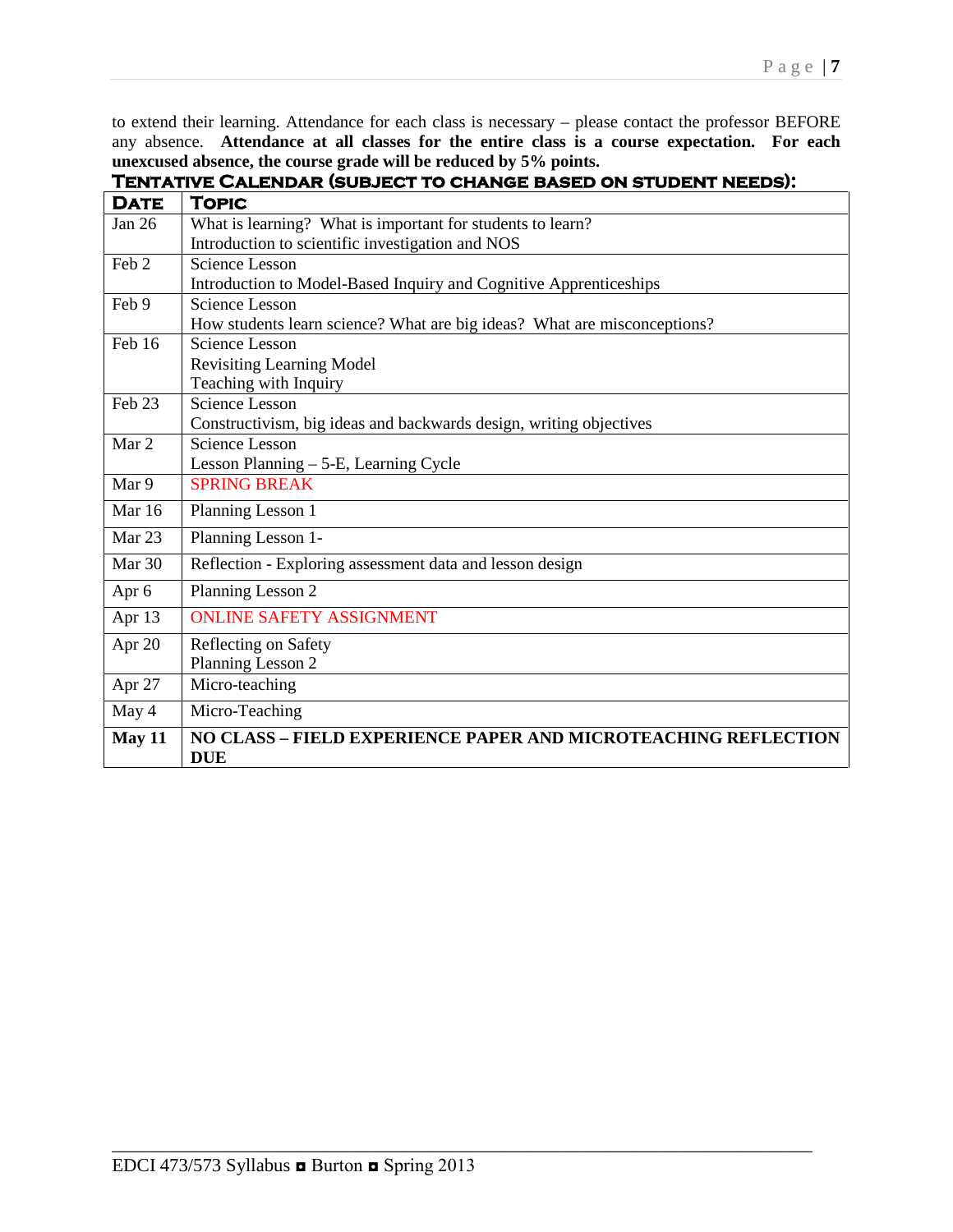# **Online Resources**

- Achieve, Inc. on behalf of the twenty-six states and partners that collaborated on the NGSS (2013). Next Generation Science Standards (2013). Achieve, Inc. Available online at <http://www.nextgenscience.org/next-generation-science-standards>
- Commonwealth of Virginia (2010). *Standards of Learning for Virginia Public Schools.* Richmond, Virginia. Retrieved on August 14, 2011 from<http://www.doe.virginia.gov/testing/index.shtml>
- Commonwealth of Virginia (2003). *Science Standards of Curriculum Framework Guides.* Retrieved on August 14, 2007 from [http://www.pen.k12.va.us/VDOE/Instruction/sol.html#science.](http://www.pen.k12.va.us/VDOE/Instruction/sol.html%23science)
- National Research Council (1996). *National science education standards*. Washington, DC: National Academy Press. Available online at [http://www.nap.edu/openbook.php?record\\_id=4962](http://www.nap.edu/openbook.php?record_id=4962)
- National Science Teachers' Association. *Science Class* newsletter. Retrieved on August 14, 2007 from [http://www.nsta.org/publications/enewsletters.aspx.](http://www.nsta.org/publications/enewsletters.aspx)
- American Association for the Advancement of Science (1993). *Benchmarks for Science Literacy*. Retrieved on August 14, 2007 from [http://www.project2061.org/tools/benchol/bolframe.htm.](http://www.project2061.org/tools/benchol/bolframe.htm)
- McComas, W. F. (1998). *The principle elements of the nature of science: Dispelling the myths.*  Retrieved on August 14, 2007 from [http://coehp.uark.edu/pase/TheMythsOfScience.pdf.](http://coehp.uark.edu/pase/TheMythsOfScience.pdf)
- Peters, E. E. (2006). *Why is teaching the nature of science so important?* Retrieved on August 14, 2007 from [http://www.vast.org/content/File/v1n1/linkedwhole.pdf.](http://www.vast.org/content/File/v1n1/linkedwhole.pdf)
- American Chemical Society (2007). *Educators & Students page.* Retrieved on August 14, 2007 from [http://www.chemistry.org/portal/a/c/s/1/educatorsandstudents.html.](http://www.chemistry.org/portal/a/c/s/1/educatorsandstudents.html)
- American Chemical Society (2003). *Safety in Academic Chemistry Laboratories Accident Prevention for Faculty and Administrators*. (800 227-5558) Free single copies or online: [http://membership.acs.org/c/ccs/pubs/sacl\\_faculty.pdf](http://membership.acs.org/c/ccs/pubs/sacl_faculty.pdf)
- U.S. Government Printing Office (2007). *Code of Federal Regulations.* Retrieved on August 14, 2007 from [http://www.gpoaccess.gov/cfr/index.html.](http://www.gpoaccess.gov/cfr/index.html)
- U.S. Department of Labor (2007). *Occupational Health and Safety Administration.* Retrieved on August 14, 2007 from [http://www.osha.gov/.](http://www.osha.gov/)
- American National Standards Institute (2007). *American National Standards Institute Homepage.*  Retrieved on August 14, 2007 from [http://www.ansi.org/.](http://www.ansi.org/)
- Maryland Public Schools (2007). *Legal Aspects of Laboratory Safety.* Retrieved on August 14, 2007 from [http://mdk12.org/instruction/curriculum/science/safety/legal.html.](http://mdk12.org/instruction/curriculum/science/safety/legal.html)

Other articles/handouts will be distributed in class or posted on-line at the course website. (Your GMU email address is required for communication with the course instructor and for using Blackboard!) **Other Resources** 

Barnekow, D. J. (1998). *Graphic organizers for science.* Portland, ME: J. Weston Walsh.

Bybee, R.W., Powell, J.C., & Trowbridge, L.W. (2008). *Teaching secondary school science: Strategies for developing scientific literacy.* Upper Saddle River, NJ: Pearson.

- Cothron, J. H., Giese, R. N., Rezba, R. J. (2005). *Students and Research*. Dubuque, Iowa: Kendall/Hunt.
- Hassard, J. (2005). *The art of teaching science: Inquiry and innovation in middle school and high school.* New York: Oxford University Press.
- Johnson, D. W. & Johnson R. T. (1999). *Learning together and alone: Cooperative, competitive, and individualistic learning.* Boston: Allyn and Bacon.
- Kagan, S. (1994). *Cooperative Learning.* San Clemente, CA: Resources for Teachers, Inc.
- Keely, P., Eberle, F., & Farrin, L. (2005). *Uncovering student ideas in science: 25 formative assessment probes.* Arlington, VA: National Science Teacher Association Press.

Llewellyn, D. (2002). *Inquire within: Implementing inquiry-based science standards.* Thousand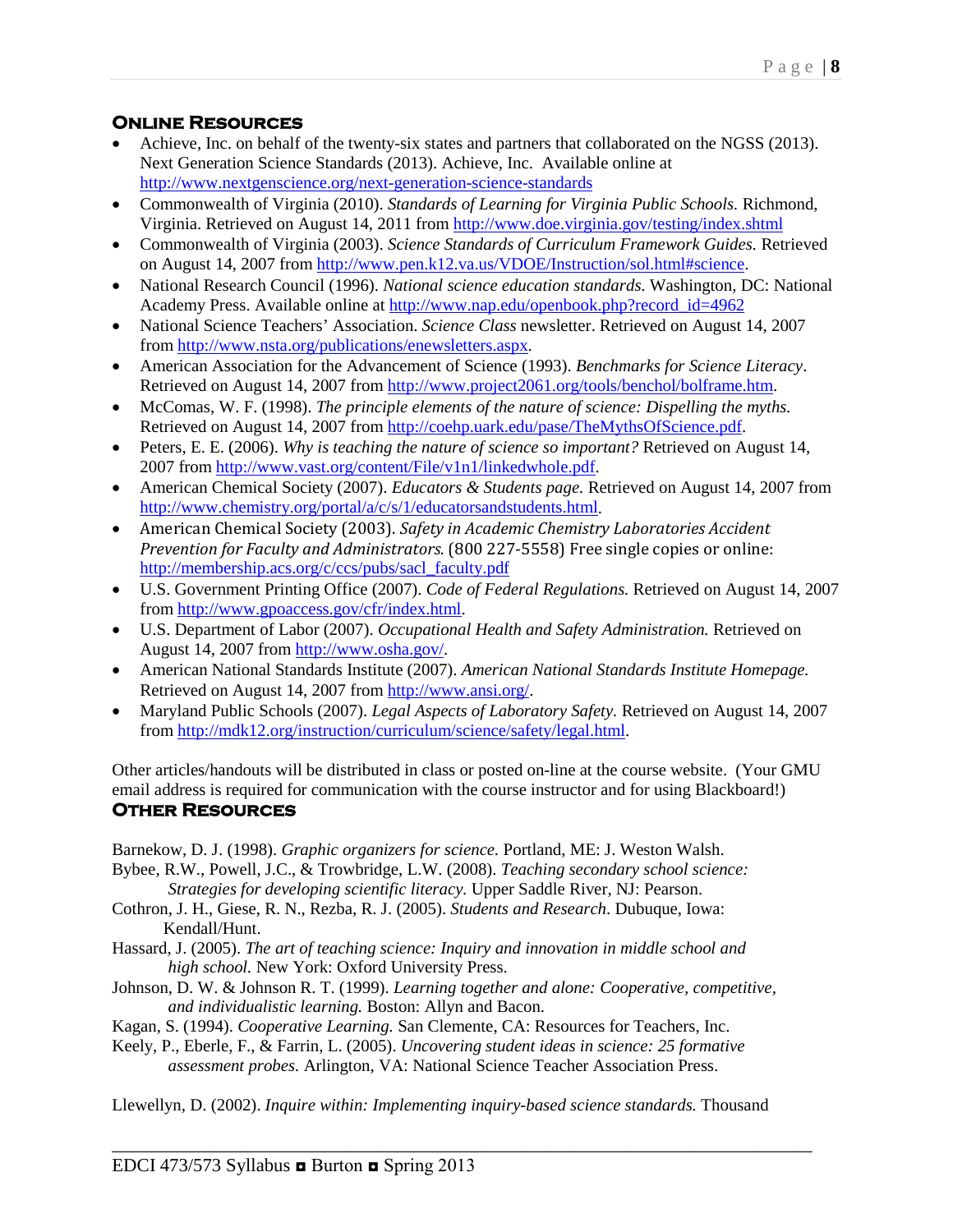Oaks, CA: Corwin Press.

- McComas 2008. Proposal for core nature of science content in popular books on the history and philosophy of science: lessons for science education. In Lee, Y.J. & Tan, A.L. (Eds.) *Science education at the nexus of theory and practice.* Rotterdam: Sense Publishers.
- National Resource Council. (2005). *How Students Learn: Science in the Classroom.* Committee on *How People Learn,* A Targeted Report for Teachers, M.S. Donovan and J.D. Bransford, Editors. Division of Behavioral and Social Science and Education. Washington, DC: The National Academies Press.

Slavin, R. E. (1995). *Cooperative learning.* Boston: Allyn and Bacon.

- Tomlinson, C. A. (1999). *The differentiated classroom: Responding to the needs of all learners.*  Alexandria, VA: Association for Supervision and Curriculum Development.
- Wiggins, G. & McTighe, J. (1998). *Understanding by design.* Alexandria, VA: Association for Supervision and Curriculum Development.

## ATTACHED ARE TWO PERFORMANCE BASED ASSESSMENTS REQUIRED FOR NCATE/NSTA ACCREDITATION.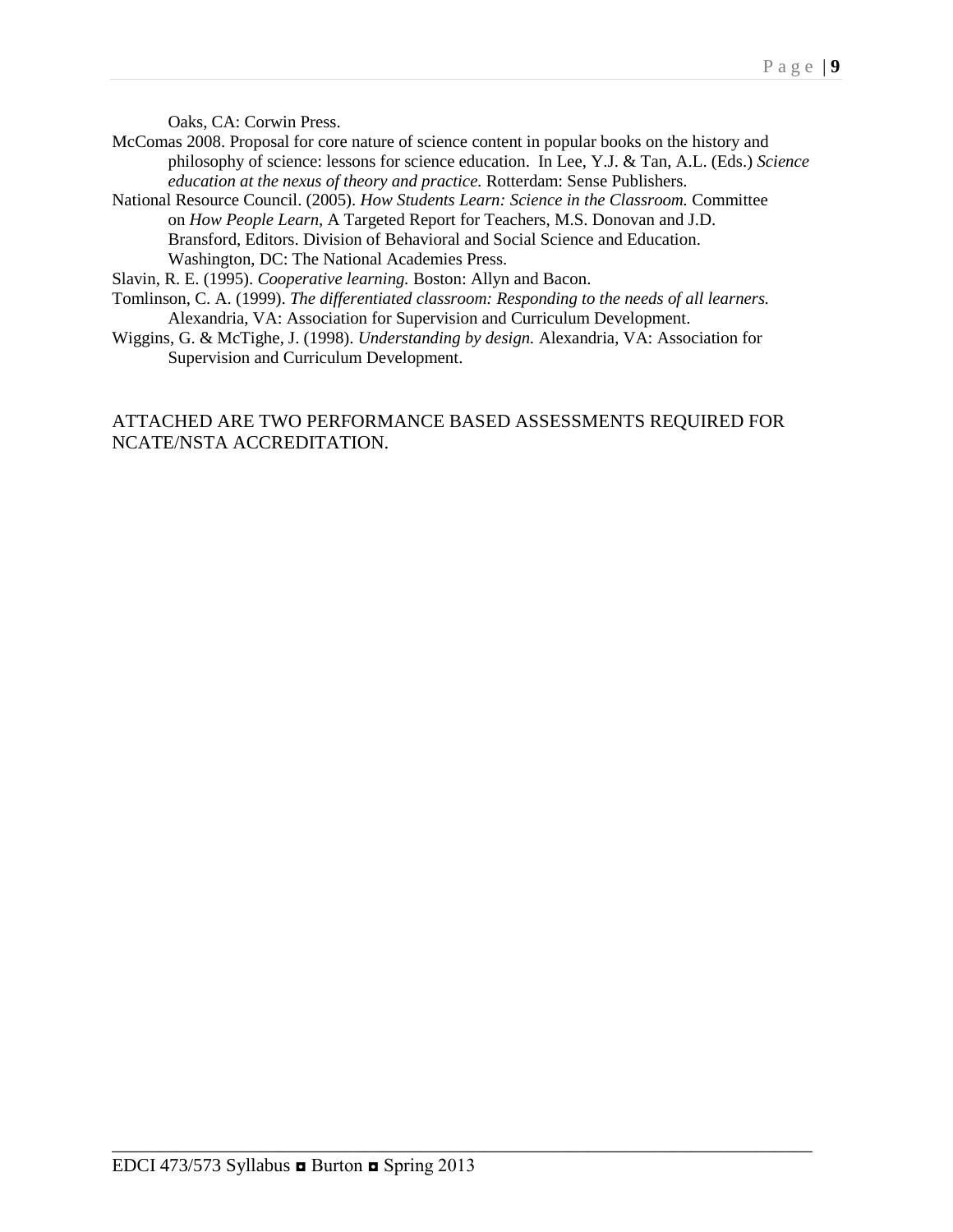## **PERFORMANCE BASED ASSESSMENT 1**

#### NATURE OF SCIENCE AND SCIENTIFIC INQUIRY ASSIGNMENT

During the early part of the semester, you will be engaged in doing a scientific investigation. Provide a written reflection highlighting how your experience has assisted you in addressing the 9 core nature of science ideas (see table below). Further, describe in relative detail how you developed and used at least 10 of the science process skills (see table below). Finally, explain whether you feel that you might apply scientific inquiry in your classroom to teach a science concept.

### NATURE OF SCIENCE (Derived from McComas 2008\*)

- 1. Science cannot answer all questions
- 2. Science employs multiple methods and types of reasoning that share many common factors, habits of mind and norms
- 3. Science produces, demands, and relies on empirical evidence
- 4. Scientific knowledge is tentative, durable, and self-correcting
- 5. Laws and theories are related but distinct kinds of scientific knowledge and play central roles
- 6. Science is a creative endeavor
- 7. Social, historical and cultural factors play a role in the construction of scientific knowledge
- 8. Science and technology are not the same but impact one another
- 9. Science has a subjective element

#### SCIENCE PROCESS SKILLS

- Classification describes patterns in nature and is a human construct
- Measurement standardized and reproducible way of collecting empirical evidence
- Observation description of the natural world intended to be free from interpretation
- Analysis interpreting empirical evidence
- Synthesis
- Using hypotheses to make predictions
- Generating falsifiable questions
- Finding appropriate resources/information/data to evaluate questions
- Generating falsifiable hypotheses
- Using models as a way to examine phenomena
- Identifying patterns
- Generating investigations and ability troubleshoot
- Dissemination of knowledge
- Generating inferences

\*McComas 2008. Proposal for core nature of science content in popular books on the history and philosophy of science: lessons for science education. In Lee, Y.J. & Tan, A.L. (Eds.) *Science education at the nexus of theory and practice.* Rotterdam: Sense Publishers.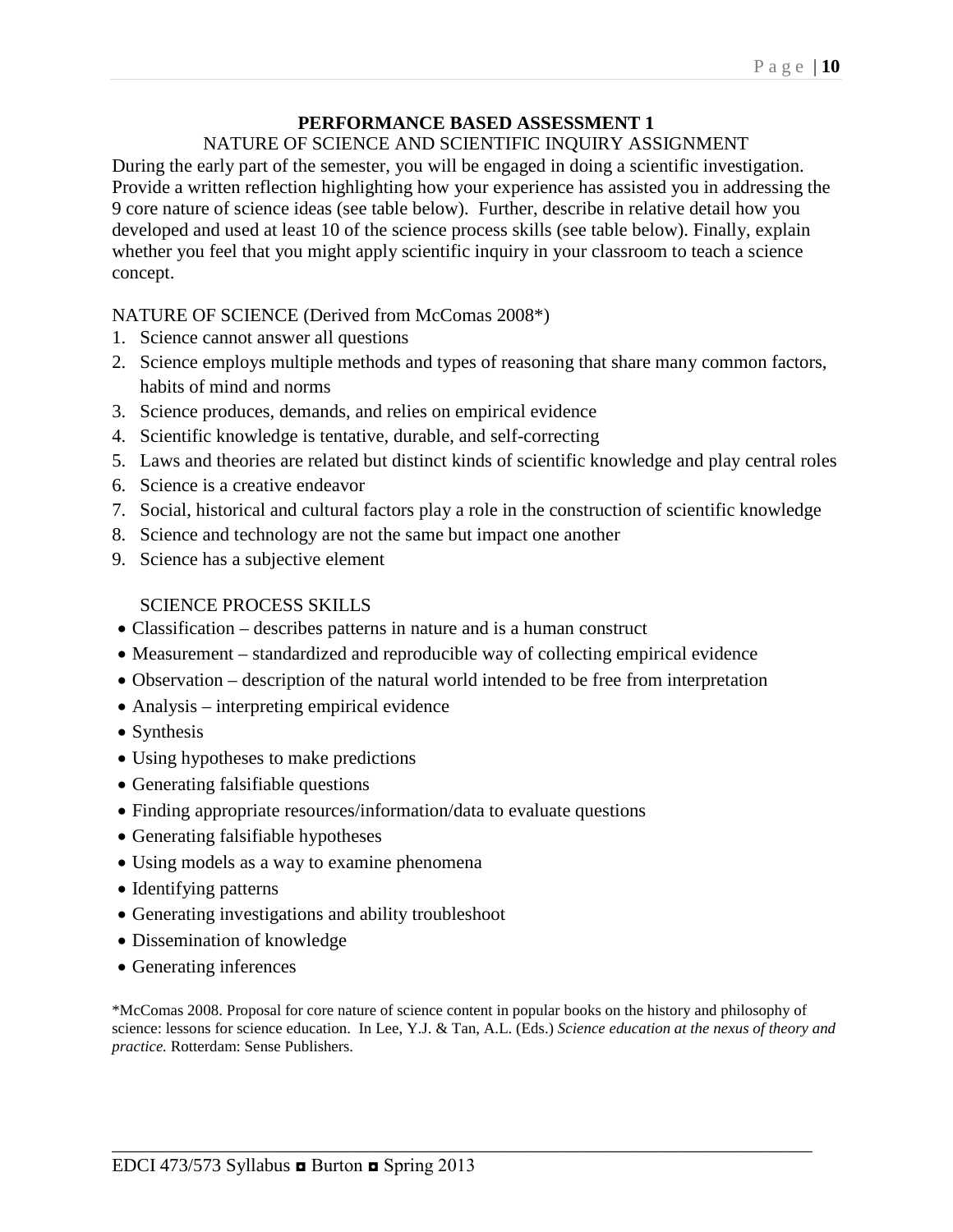| Standard                           | Unsatisfactory      | Acceptable         | Target                          | Accomplished                     |
|------------------------------------|---------------------|--------------------|---------------------------------|----------------------------------|
| $1d -$                             | Product submitted   | Product provided   | Product provided                | Product provided                 |
| Understand                         | is not an example   | is a classroom     | is a classroom                  | is an independent                |
| research and                       | of scientific       | assignment in      | assignment in                   | investigation in                 |
| can                                | inquiry             | which candidate    | which candidate                 | which the                        |
| successfully                       |                     | was given the      | is given a                      | candidate                        |
| design,                            |                     | question and       | question but                    | identifies the                   |
| conduct,                           |                     | methods for        | designed and                    | question, designs                |
| report and                         |                     | investigating the  | implemented the                 | and implements                   |
| evaluate                           |                     | question but       | methods for                     | the methods for                  |
| investigations                     |                     | candidate          | investigating the               | investigating the                |
| in science                         |                     | conducts the       | question as well                | questions and                    |
|                                    |                     | investigation and  | as reports on the               | reports the                      |
|                                    |                     | reports on the     | findings.                       | findings.                        |
|                                    |                     | findings.          |                                 |                                  |
| Standard                           | Unsatisfactory      | Acceptable         | Target                          | Accomplished                     |
| $1e -$                             | Product has         | Product provided   | Product provided                | Product provided                 |
| Understand                         | inappropriate or    | is a classroom     | is a classroom                  | is an independent                |
| and can                            | no examples of      | assignment that    | assignment that                 | investigation in                 |
| successfully                       | mathematics used    | appropriately uses | appropriately uses              | which the                        |
| use                                | to address report   | mathematics to     | mathematics to                  | candidate                        |
| mathematics                        | their investigation | report their       | report their                    | identifies the                   |
| to process                         | or solve problems.  | investigation or   | investigation or                | question, designs                |
| and report                         |                     | solve problems     | solve problems                  | and implements                   |
| data, and                          |                     | but the            | and the                         | the methods for                  |
| solve                              |                     | procedures were    | procedures were                 | investigating the                |
| problems, in                       |                     | largely defined by | largely                         | questions and                    |
| their field $(s)$<br>of licensure. |                     | the instructor.    | determined by the<br>candidate. | reports the                      |
|                                    |                     |                    |                                 | findings. In the                 |
|                                    |                     |                    |                                 | reporting the<br>candidate       |
|                                    |                     |                    |                                 |                                  |
|                                    |                     |                    |                                 | appropriately uses               |
|                                    |                     |                    |                                 | mathematics to                   |
|                                    |                     |                    |                                 | report their<br>investigation or |
|                                    |                     |                    |                                 | solve problems.                  |
|                                    |                     |                    |                                 |                                  |
|                                    |                     |                    |                                 |                                  |
|                                    |                     |                    |                                 |                                  |
|                                    |                     |                    |                                 |                                  |
|                                    |                     |                    |                                 |                                  |
|                                    |                     |                    |                                 |                                  |
|                                    |                     |                    |                                 |                                  |
|                                    |                     |                    |                                 |                                  |
|                                    |                     |                    |                                 |                                  |
|                                    |                     |                    |                                 |                                  |

## NATURE OF SCIENCE ASSIGNMENT RUBRIC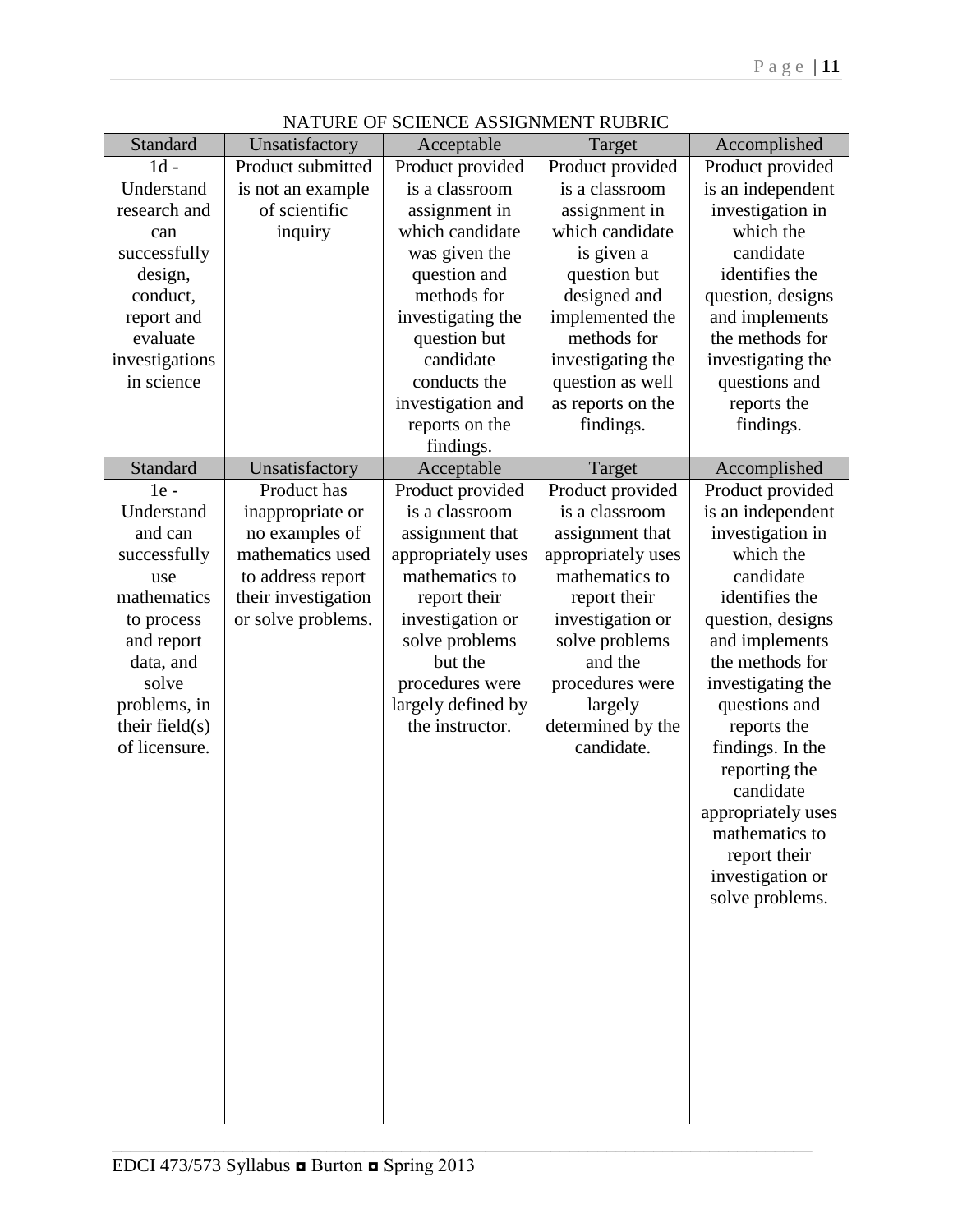| Standard      | Unsatisfactory      | Acceptable         | Target             | Accomplished         |
|---------------|---------------------|--------------------|--------------------|----------------------|
| $2b -$        | Candidate cannot    | Candidate can      | Candidate can      | Candidate can        |
| Understand    | explain any of the  | explain all of the | fully explain all  | fully explain all of |
| the           | following           | following          | of the following   | the following        |
| philosophical | characteristics of  | characteristics of | characteristics of | characteristics of   |
| tenets,       | the nature of       | the nature of      | the nature of      | the nature of        |
| assumptions,  | science:            | science in a       | science way BUT    | science way AND      |
| goals, and    | 1. Science cannot   | superficial way:   | DO NOT connect     | connects them to     |
| values that   | answer all          | 1. Science cannot  | them to their      | their research       |
| distinguish   | questions.          | answer all         | research product:  | product:             |
| science from  | 2. Science          | questions.         | 1. Science cannot  | 1. Science cannot    |
| technology    | produces,           | 2. Science         | answer all         | answer all           |
| and from      | demands, and        | produces,          | questions.         | questions.           |
| other ways of | relies on empirical | demands, and       | 2. Science         | 2. Science           |
| knowing the   | evidence.           | relies on          | produces,          | produces,            |
| world;        | 3. Science and      | empirical          | demands, and       | demands, and         |
|               | technology are not  | evidence.          | relies on          | relies on empirical  |
|               | the same but        | 3. Science and     | empirical          | evidence.            |
|               | impact one          | technology are     | evidence.          | 3. Science and       |
|               | another.            | not the same but   | 3. Science and     | technology are not   |
|               |                     | impact one         | technology are     | the same but         |
|               |                     | another.           | not the same but   | impact one           |
|               |                     |                    | impact one         | another.             |
|               |                     |                    | another.           |                      |
|               |                     |                    |                    |                      |
|               |                     |                    |                    |                      |
|               |                     |                    |                    |                      |
|               |                     |                    |                    |                      |
|               |                     |                    |                    |                      |
|               |                     |                    |                    |                      |
|               |                     |                    |                    |                      |
|               |                     |                    |                    |                      |
|               |                     |                    |                    |                      |
|               |                     |                    |                    |                      |
|               |                     |                    |                    |                      |
|               |                     |                    |                    |                      |
|               |                     |                    |                    |                      |
|               |                     |                    |                    |                      |
|               |                     |                    |                    |                      |
|               |                     |                    |                    |                      |
|               |                     |                    |                    |                      |
|               |                     |                    |                    |                      |
|               |                     |                    |                    |                      |
|               |                     |                    |                    |                      |
|               |                     |                    |                    |                      |
|               |                     |                    |                    |                      |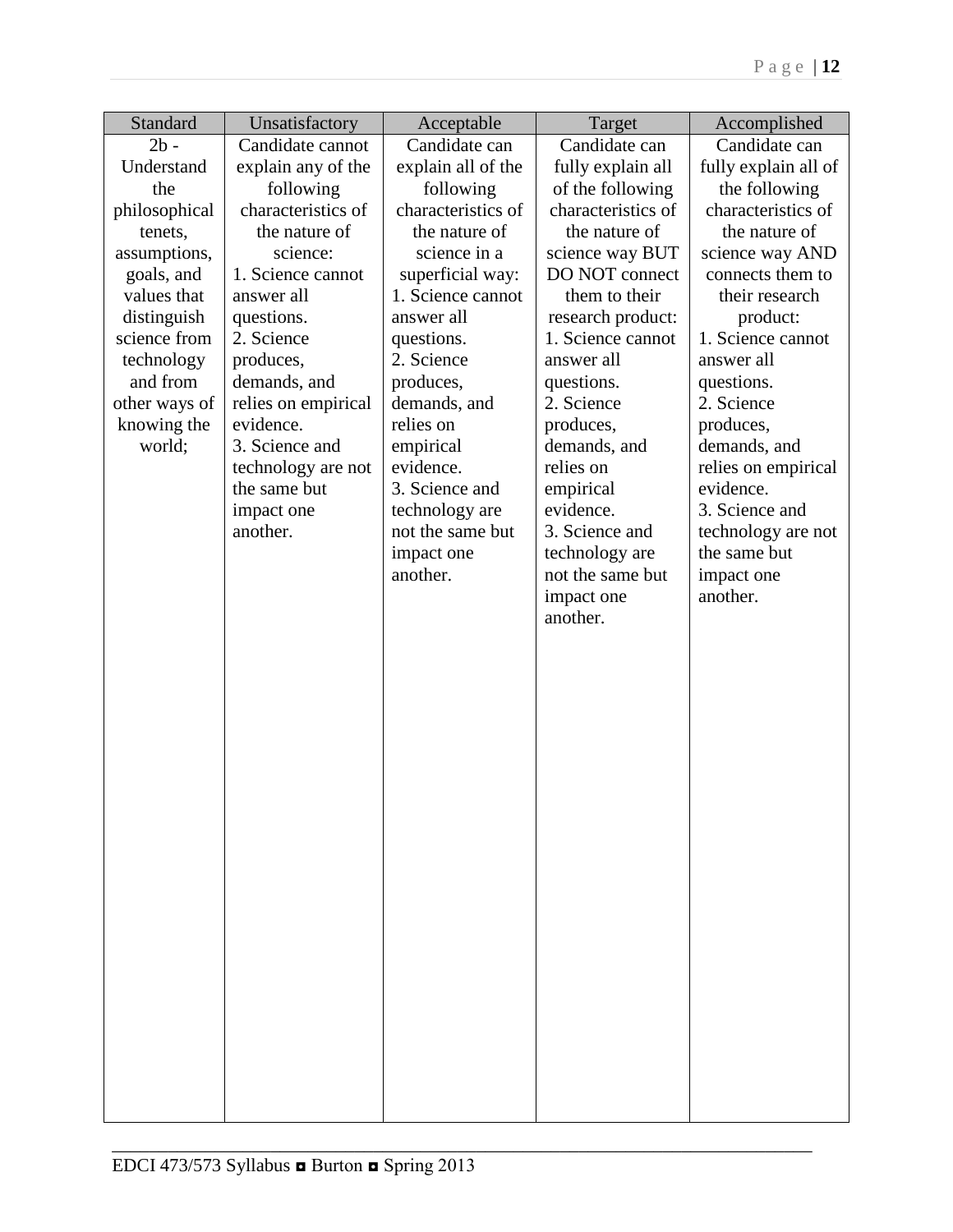| Standard       | Unsatisfactory      | Acceptable          | Target              | Accomplished         |
|----------------|---------------------|---------------------|---------------------|----------------------|
| $3a -$         | Candidate cannot    | Candidate can       | Candidate can       | Candidate can        |
| Understand     | explain any of the  | explain all of the  | fully explain all   | fully explain all of |
| the processes, | following           | following           | of the following    | the following        |
| tenets, and    | characteristics of  | characteristics of  | characteristics of  | characteristics of   |
| assumptions    | the nature of       | the nature of       | the nature of       | the nature of        |
| of multiple    | science:            | science in a        | science way BUT     | science way AND      |
| methods of     | 1. Science cannot   | superficial way:    | DO NOT connect      | connects them to     |
| inquiry        | answer all          | 1. Science cannot   | them to their       | their research       |
| leading to     | questions.          | answer all          | research product:   | product:             |
| scientific     | 2. Science          | questions.          | 1. Science cannot   | 1. Science cannot    |
| knowledge;     | employs multiple    | 2. Science          | answer all          | answer all           |
|                | methods and types   | employs multiple    | questions.          | questions.           |
|                | of reasoning that   | methods and         | 2. Science          | 2. Science           |
|                | share many          | types of            | employs multiple    | employs multiple     |
|                | common factors,     | reasoning that      | methods and         | methods and types    |
|                | habits of mind and  | share many          | types of            | of reasoning that    |
|                | norms               | common factors,     | reasoning that      | share many           |
|                | 3. Science          | habits of mind      | share many          | common factors,      |
|                | produces,           | and norms           | common factors,     | habits of mind and   |
|                | demands, and        | 3. Science          | habits of mind      | norms                |
|                | relies on empirical | produces,           | and norms           | 3. Science           |
|                | evidence.           | demands, and        | 3. Science          | produces,            |
|                | 4. Scientific       | relies on           | produces,           | demands, and         |
|                | knowledge is        | empirical           | demands, and        | relies on empirical  |
|                | tentative, durable, | evidence.           | relies on           | evidence.            |
|                | and self-correcting | 4. Scientific       | empirical           | 4. Scientific        |
|                |                     | knowledge is        | evidence.           | knowledge is         |
|                |                     | tentative, durable, | 4. Scientific       | tentative, durable,  |
|                |                     | and self-           | knowledge is        | and self-correcting  |
|                |                     | correcting          | tentative, durable, |                      |
|                |                     |                     | and self-           |                      |
|                |                     |                     | correcting          |                      |
|                |                     |                     |                     |                      |
|                |                     |                     |                     |                      |
|                |                     |                     |                     |                      |
|                |                     |                     |                     |                      |
|                |                     |                     |                     |                      |
|                |                     |                     |                     |                      |
|                |                     |                     |                     |                      |
|                |                     |                     |                     |                      |
|                |                     |                     |                     |                      |
|                |                     |                     |                     |                      |
|                |                     |                     |                     |                      |
|                |                     |                     |                     |                      |
|                |                     |                     |                     |                      |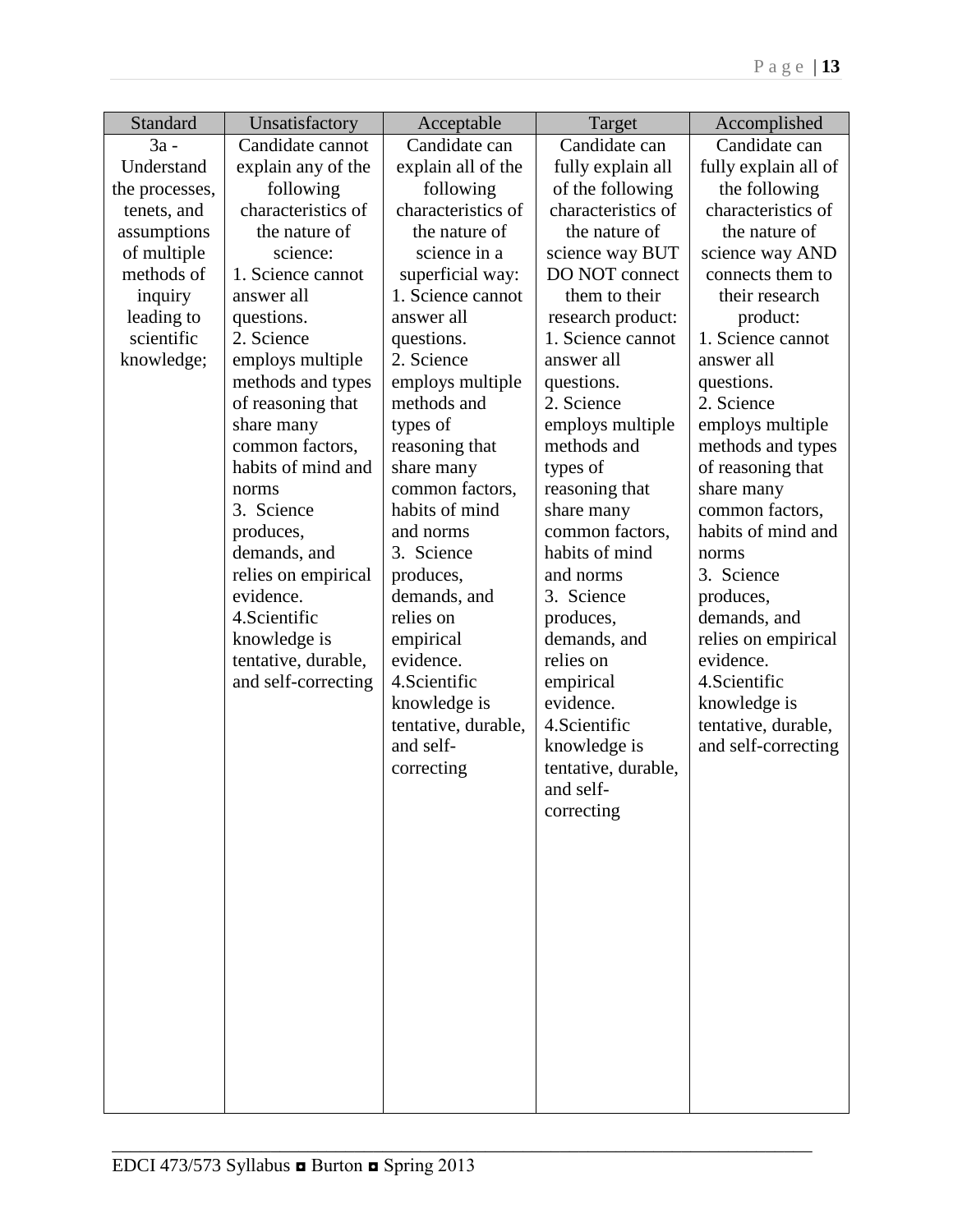| Standard       | Unsatisfactory     | Acceptable         | Target             | Accomplished         |
|----------------|--------------------|--------------------|--------------------|----------------------|
| 4a -           | Candidate cannot   | Candidate can      | Candidate can      | Candidate can        |
| Understand     | explain any of the | explain all of the | fully explain all  | fully explain all of |
| socially       | following          | following          | of the following   | the following        |
| important      | characteristics of | characteristics of | characteristics of | characteristics of   |
| issues related | the nature of      | the nature of      | the nature of      | the nature of        |
| to science     | science:           | science in a       | science way BUT    | science way AND      |
| and            | 1. Science is a    | superficial way:   | DO NOT connect     | connects them to     |
| technology in  | creative endeavor  | 1. Science is a    | them to their      | their research       |
| their field of | 2. Social,         | creative endeavor  | research product:  | product:             |
| licensure, as  | historical and     | 2. Social,         | 1. Science is a    | 1. Science is a      |
| well as        | cultural factors   | historical and     | creative endeavor  | creative endeavor    |
| processes      | play a role in the | cultural factors   | 2. Social,         | 2. Social,           |
| used to        | construction of    | play a role in the | historical and     | historical and       |
| analyze and    | scientific         | construction of    | cultural factors   | cultural factors     |
| make           | knowledge          | scientific         | play a role in the | play a role in the   |
| decisions on   | 3. Science has a   | knowledge          | construction of    | construction of      |
| such issues;   | subjective element | 3. Science has a   | scientific         | scientific           |
|                |                    | subjective         | knowledge          | knowledge            |
|                |                    | element            | 3. Science has a   | 3. Science has a     |
|                |                    |                    | subjective         | subjective element   |
|                |                    |                    | element            |                      |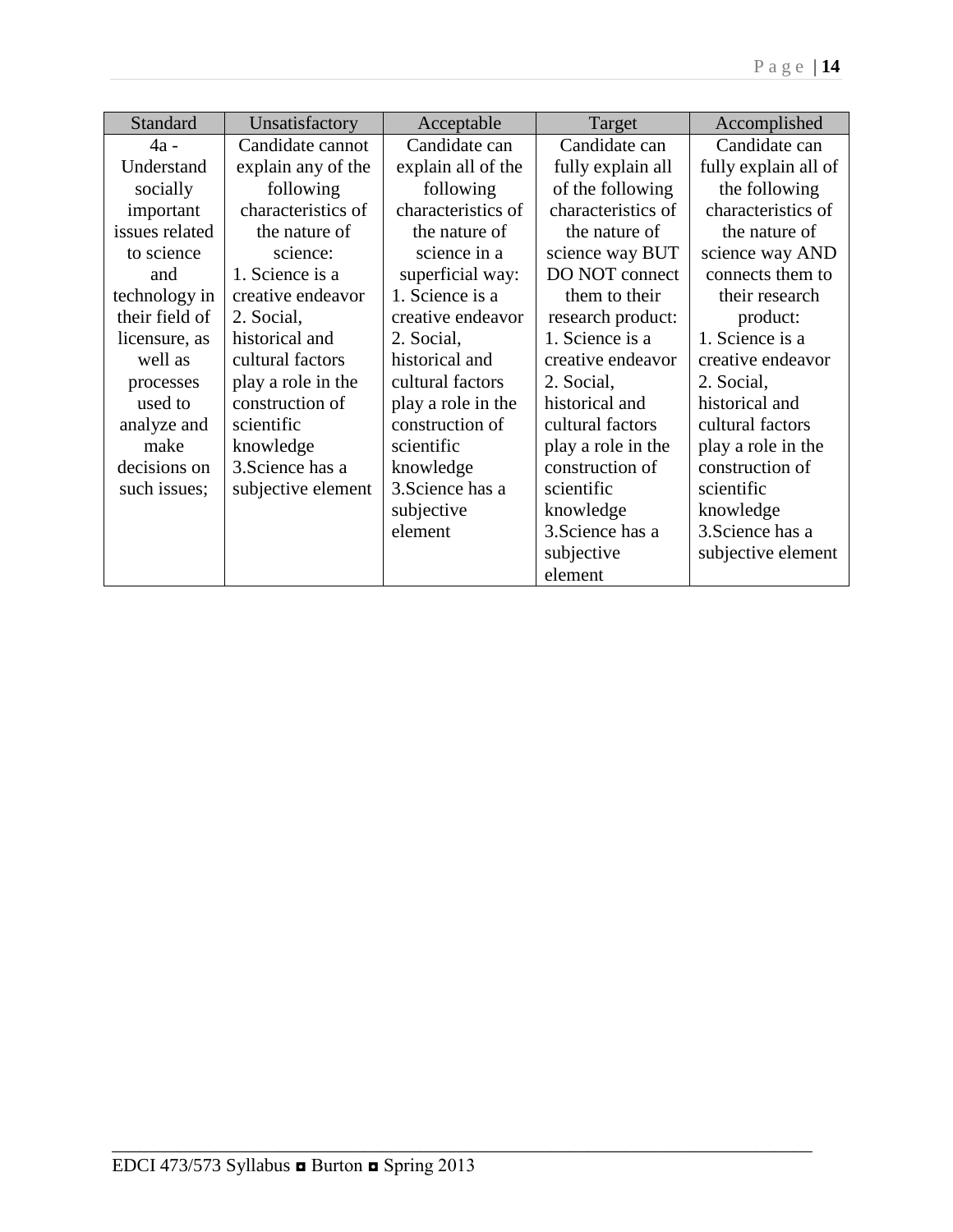#### **PERFORMANCE BASED ASSESSMENT 2** *SAFETY ASSIGNMENT:*

#### Safety Assignment

A **Safety Plan** is necessary for the health and safety of your students and yourself, as well as, for legal reasons. You will design a science safety plan which will include (1) a list of **safety rules/procedures** that ends with a **safety contract** for the parents and students to sign and date (front and back of one page – ready to distribute to students), (2) analyses of science classroom legal cases (which will be given in class), (3) a lesson analysis (provided online) that requires you to look at two labs and analyze it for safety, identifying the major aspects (one lab will be with animals), (4) a safety related assignment that engages students and teaches the importance of safety in the science classroom, and (5) active maintenance of safety equipment in a science classroom (which will be performed in class).

#### **Post the entire assignment on Taskstream.**

**Post the safety lesson/assignment (part 4) onto the discussion board on MyMason – Blackboard site.**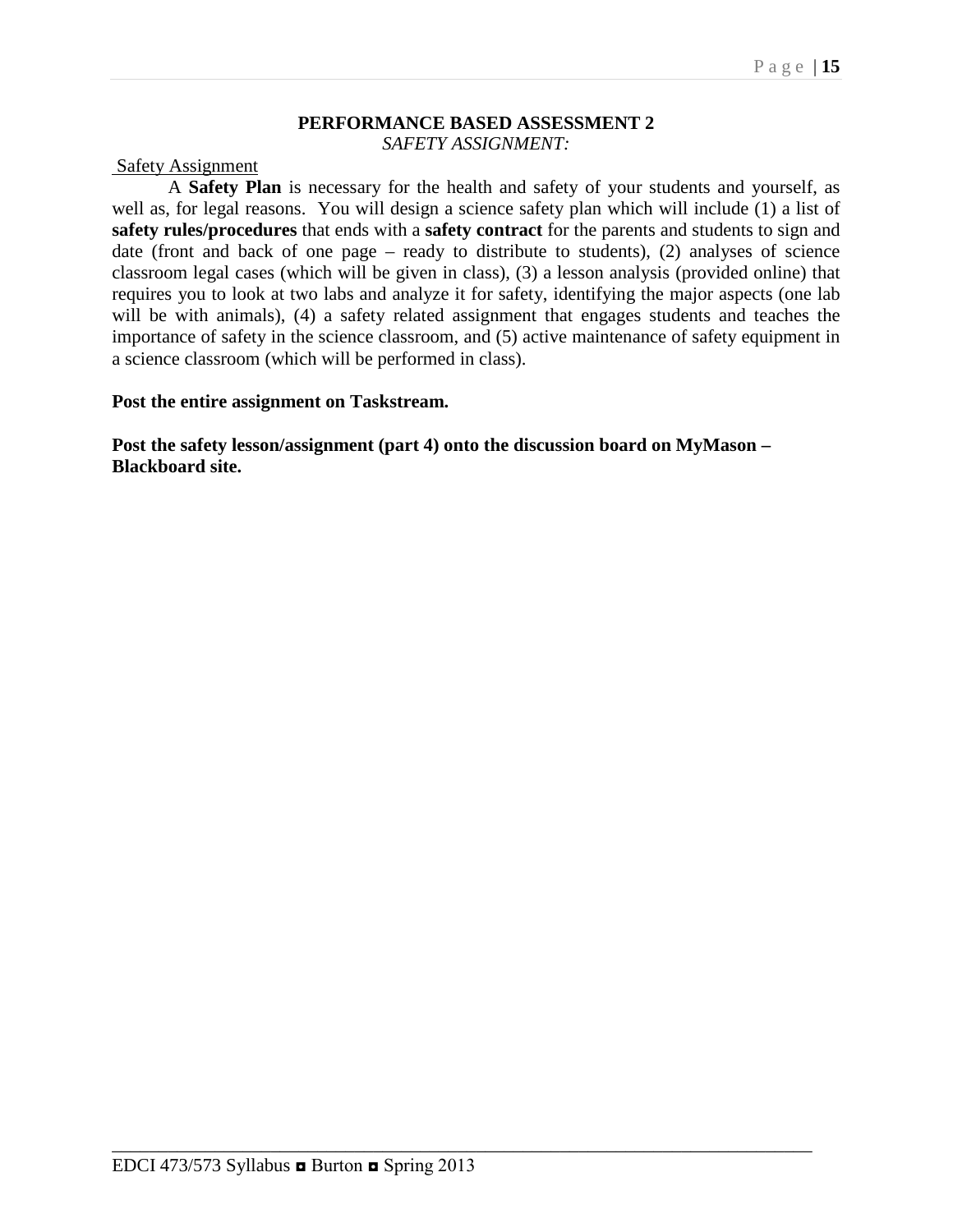| Standard         | Unsatisfactory      | Acceptable          | Target                       | Accomplished        |
|------------------|---------------------|---------------------|------------------------------|---------------------|
| 9a -             | Unable to list the  | Able to list the    | Given a                      | Within self-        |
| Understand       | legal               | legal               | hypothetical lab             | developed lessons   |
| the legal and    | responsibilities as | responsibilities as | activity:                    | and unit:           |
| ethical          | a teacher           | a teacher           | Able to identify             | Consistently        |
| responsibilities | <b>AND</b>          | <b>AND</b>          | the legal                    | identifies the      |
| of science       | Unable to           | Able to describe    | responsibilities of          | legal               |
| teachers for     | describe how to     | how                 | the teacher                  | responsibilities of |
| the welfare of   | address these       | hypothetically      | <b>AND</b>                   | the teacher         |
| their students,  | responsibilities    | address these       | Able to describe             | <b>AND</b>          |
| the proper       |                     | responsibilities    | how to address               | Able to describe    |
| treatment of     |                     |                     | these                        | how to address      |
| animals, and     |                     |                     | responsibilities             | these               |
| the              |                     |                     | within a specific            | responsibilities    |
| maintenance      |                     |                     | lab                          |                     |
| and disposal of  |                     |                     |                              |                     |
| materials        |                     |                     |                              |                     |
|                  |                     |                     |                              |                     |
| Standard         | Unsatisfactory      | Acceptable          | Target                       | Accomplished        |
|                  |                     |                     |                              |                     |
| 9b - Know and    | Unable to list safe | Able list safe      | Given a                      | Within self-        |
| practice safe    | practices           | practices           | hypothetical                 | developed lessons   |
| and proper       | associated with     | associated with     | activity:                    | and unit:           |
| techniques for   | non-living          | non-living          | Able list safe               | Safely prepare,     |
| the              | materials           | materials           | practices                    | store, dispense,    |
| preparation,     |                     | including           | associated with              | and dispose of      |
| storage,         |                     | preparation,        | non-living                   | materials used      |
| dispensing,      |                     | storage, disposal   | materials                    | during science      |
| supervision,     |                     | and supervision     | including                    | instruction         |
| and disposal of  |                     |                     | preparation,                 | <b>AND</b>          |
| all materials    |                     |                     | storage, disposal            | Provide             |
| used in science  |                     |                     | and supervision              | appropriate         |
| instruction      |                     |                     | <b>AND</b>                   | emergency           |
|                  |                     |                     | Able to                      | procedures to       |
|                  |                     |                     | appropriate                  | share with          |
|                  |                     |                     | outline                      | students for the    |
|                  |                     |                     | emergency                    | activity within the |
|                  |                     |                     | procedures for the           | lesson              |
|                  |                     |                     | science lab and<br>classroom |                     |

|  | SAFETY ASSIGNMENT RUBRIC |  |
|--|--------------------------|--|
|--|--------------------------|--|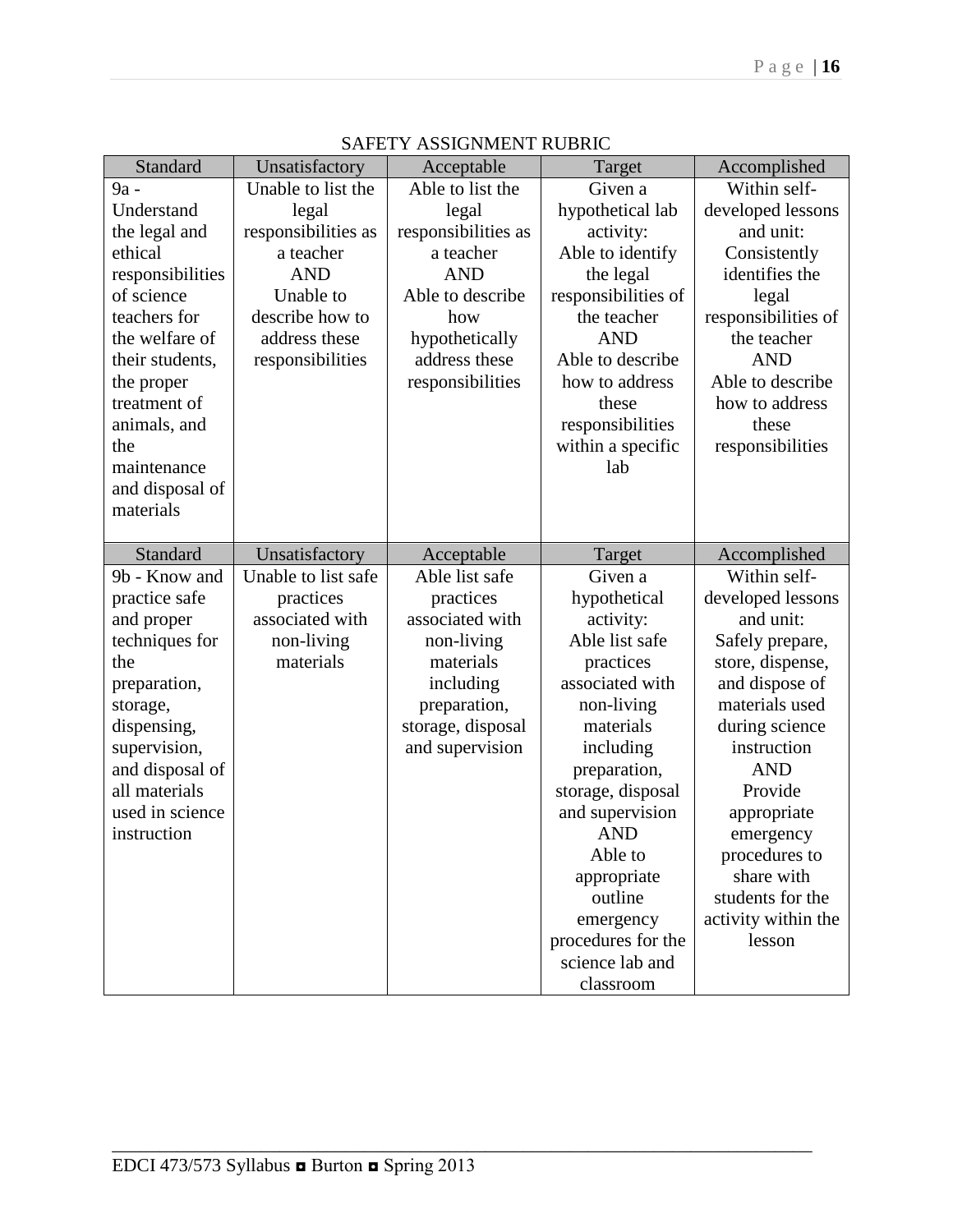| <b>Standard</b>               | Unsatisfactory      | Acceptable                 | Target                               | Accomplished                         |
|-------------------------------|---------------------|----------------------------|--------------------------------------|--------------------------------------|
| 9c - Know                     | Unable to describe  | Able describe              | Given a                              | Within self-                         |
| and follow                    | emergency           | emergency                  | hypothetical                         | developed lessons                    |
| emergency                     | procedures,         | procedures,                | activity:                            | and unit:                            |
| procedures,                   | explain             | explain the                | Able to identify                     | Able to articulate                   |
| maintain                      | maintenance of      | maintenance of             | safety concerns                      | to students safety                   |
| safety                        | any safety          | primary safety             | associated,                          | concerns                             |
| equipment,                    | equipment, or       | equipment and              | appropriate                          | associated,                          |
| and ensure                    | determine and       | determine and              | emergency                            | appropriate                          |
| safety                        | address safety      | address safety             | procedures, and                      | emergency                            |
| procedures                    | concerns            | concerns                   | what safety                          | procedures, and                      |
| appropriate                   | associated with a   | associated with a          | equipment should                     | what safety                          |
| for the                       | particular activity | particular activity        | be available and                     | equipment should                     |
| activities and                |                     |                            | how to maintain                      | be available                         |
| the abilities                 |                     |                            | that equipment                       |                                      |
| of students                   |                     |                            |                                      |                                      |
|                               |                     |                            |                                      |                                      |
| Standard                      | Unsatisfactory      | Acceptable                 | Target                               | Accomplished                         |
| 9d - Treat all                | Unable to list safe | Able to list safe          | Given a                              | Within self-                         |
| living                        | and ethical         | and ethical                | hypothetical                         | developed lessons                    |
| organisms                     | practices           | practices                  | activity:                            | and unit:                            |
| used in the                   | associated with     | associated with            | Able to list safe                    | Able to articulate                   |
| classroom or                  | living organisms    | living organisms           | and ethical                          | to students safe                     |
| found in the                  |                     | including humane           | practices                            | and ethical                          |
| field in a                    |                     | and ethical                | associated with                      | practices                            |
| safe,                         |                     | treatment, safety          | living organisms                     | associated with                      |
| humane, and<br>ethical        |                     | (both human and            | including humane<br>and ethical      | living organisms                     |
|                               |                     | of the living              |                                      | including humane<br>and ethical      |
| manner and                    |                     | organism),<br>husbandry or | treatment, safety<br>(both human and |                                      |
| respect legal<br>restrictions |                     |                            |                                      | treatment, safety<br>(both human and |
| on their                      |                     | disposal                   | of the living                        |                                      |
|                               |                     |                            | organism),                           | of the living                        |
| collection,<br>keeping, and   |                     |                            | husbandry or<br>disposal             | organism),<br>husbandry or           |
| use                           |                     |                            |                                      | disposal                             |
|                               |                     |                            |                                      |                                      |
|                               |                     |                            |                                      |                                      |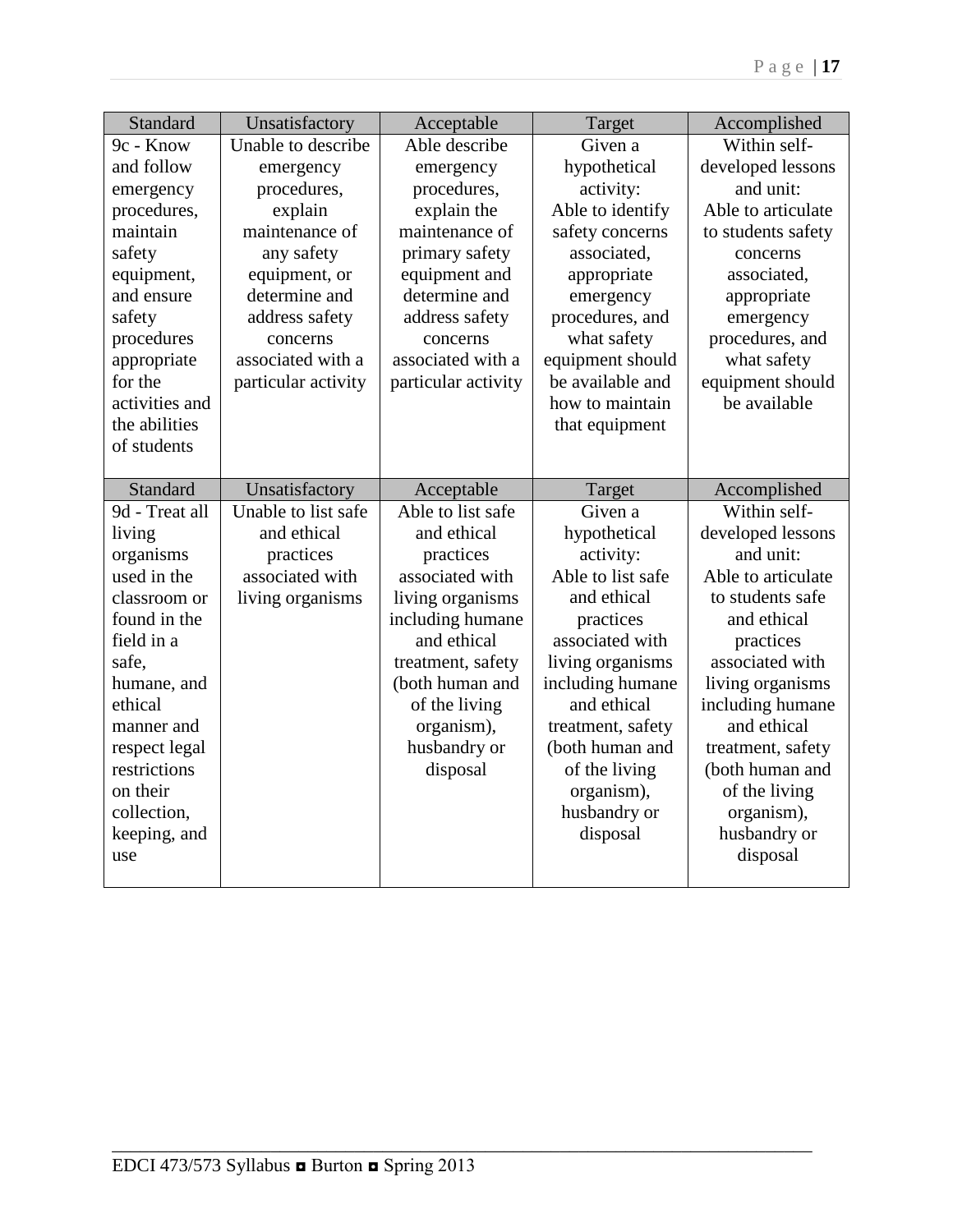# **SUSTAINABILITY AND DISPOSITIONS INFORMATION**

### **Sustainability at GMU**

George Mason University is focusing on making our community "greener" and reducing the impact on the environment. This course will contribute to this effort in the following ways. I hope that you will create other ways to contribute to contribute to this effort.

- Handouts will be available electronically through the Blackboard platform
- All assignments will be submitted through the blackboard on a Wiki site established fir each individual student.
- You should consider reducing waste in your teaching practice (ex: unnecessary paper) and in developing your unit plan
- Incorporate teaching sustainability in the content of your lesson plans (for example, human's role in reducing their impact on the environment.) Think about what the next generation needs to know about "greening".

# **College Expectations and University honor Code**

- Students are expected to exhibit professional behaviors and dispositions at all times. See *Graduate School of Education Dispositions for A Career Educator* section below and follow the instructions.
- Students must adhere to the guidelines of the George Mason University Honor Code [See <http://oai.gmu.edu/honor-code/> ].
	- o Please note the following.
		- o "Plagiarism encompasses the following:
			- 1. Presenting as one's own the words, the work, or the opinions of someone else without proper acknowledgment.
			- 2. Borrowing the sequence of ideas, the arrangement of material, or the pattern of thought of someone else without proper acknowledgment." (from Mason Honor Code online at http://mason.gmu.edu/~montecin/plagiarism.htm)
		- o Paraphrasing involves taking someone else's ideas and putting them in your own words. When you paraphrase, you need to cite the source using APA format.
		- o When material is copied word for word from a source, it is a direct quotation. You must use quotation marks (or block indent the text) and cite the source.
		- o Electronic tools (e.g., SafeAssign) may be used to detect plagiarism if necessary.
		- o Plagiarism and other forms of academic misconduct are treated seriously and may result in disciplinary actions.
- Students must follow the university policy for Responsible Use of Computing [See <http://universitypolicy.gmu.edu/policies/responsible-use-of-computing/>
- Students are responsible for the content of university communications sent to their George Mason University email account and are required to activate their account and check it regularly. **All communication from the university, college, school, and program will be sent to students solely through their Mason email account.**
- The George Mason University Counseling and Psychological Services (CAPS) staff consists of professional counseling and clinical psychologists, social workers, and counselors who offer a wide range of services (e.g., individual and group counseling, workshops and outreach programs) to enhance students' personal experience and academic performance [See<http://caps.gmu.edu/>].
- Students with disabilities who seek accommodations in a course must be registered with the George Mason University Office of Disability Services (ODS) and inform their instructor, in writing, at the beginning of the semester [See<http://ods.gmu.edu/>].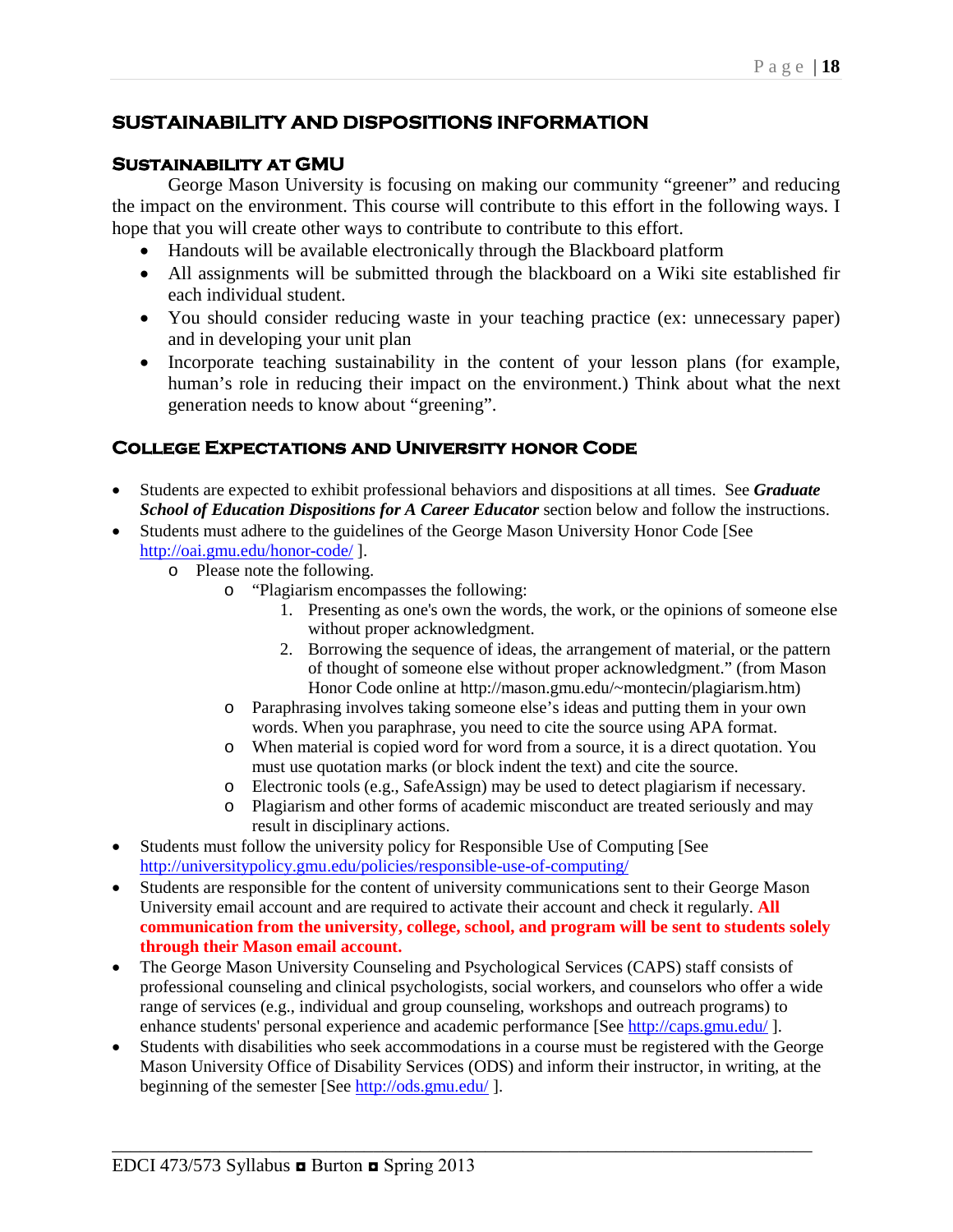- Students must follow the university policy stating that all sound emitting devices shall be turned off during class unless otherwise authorized by the instructor.
- The George Mason University Writing Center staff provides a variety of resources and services (e.g., tutoring, workshops, writing guides, handbooks) intended to support students as they work to construct and share knowledge through writing [See<http://writingcenter.gmu.edu/> ].
- The College of Education & Human Development is committed to collaboration, ethical leadership, innovation, research-based practice, and social justice. Students are expected to adhere to these principles.<http://cehd.gmu.edu/values/>

**For additional information on the College of Education and Human Development, Graduate School of Education, please visit our website [See [http://gse.gmu.edu/\]](http://gse.gmu.edu/).**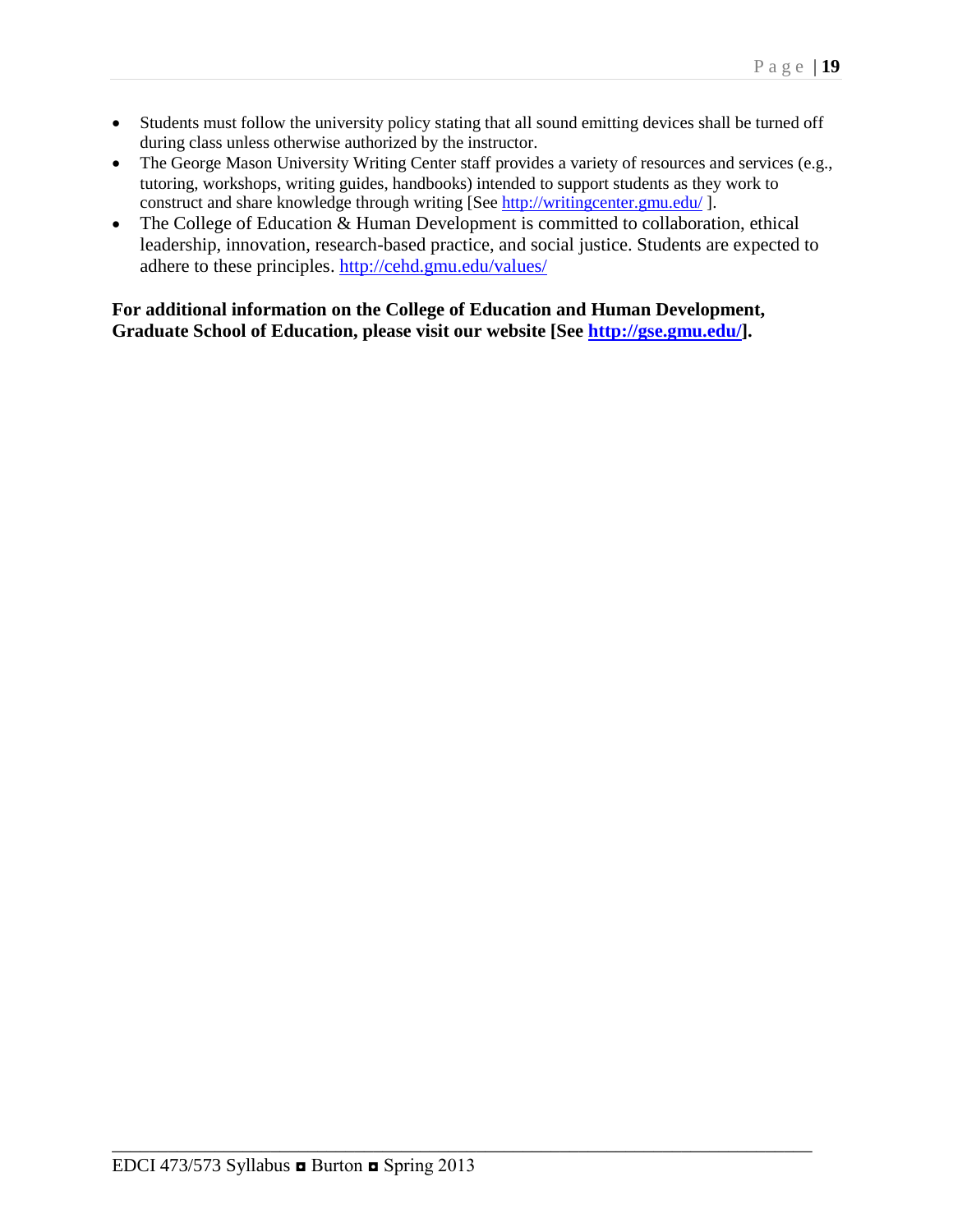#### Page | **20**

# **Graduate School of Education Dispositions for A Career Educator**

Students are expected to exhibit professional behavior and dispositions. The Virginia Department of Education and the National Council for Accreditation of Teacher Education promote standards of professional competence and dispositions. Dispositions are values, commitments, and professional ethics that influence behaviors toward students, families, colleagues, and all members of the learning community. The Graduate School of Education expects students, faculty, and staff to exhibit professional dispositions through a:

## **I. Commitment to the profession**

- Promoting exemplary practice
- Excellence in teaching and learning
- **II. Commitment to honoring professional ethical standards**
	- Fairness
	- Honesty
	- Integrity

# **III. Commitment to key elements of professional practice**

- Belief that all individuals have the potential for growth and learning
- Persistence in helping individuals succeed
- High standards
- Safe and supportive learning environments
- Systematic planning
- Intrinsic motivation
- Reciprocal, active learning
- Continuous, integrated assessment

# **IV. Commitment to being a member of a learning community**

- Professional dialogue
- Self-improvement
- Collective improvement
- Reflective practice
- Advancing the profession
- Engagement in partnerships
- **Trustworthiness**
- **Confidentiality**
- Respect for colleagues and students
- Critical thinking
- Thoughtful, responsive listening
- Active, supportive interactions
- Technology-supported learning
- Research-based practice
- Respect for diverse talents, abilities, and perspectives
- Authentic and relevant learning
- Responsibility
- Flexibility
- Collaboration
- Continuous, lifelong learning

## **V. Commitment to democratic values and social justice**

- Understanding systemic issues that prevent full participation
- Awareness of practices that sustain unequal treatment or unequal voice
- Advocate for practices that promote equity and access
- Respects the opinion and dignity of others
- Sensitive to community and cultural norms
- Appreciates and integrates multiple perspectives

# **GO TO THE FOLLOWING WEBSITE, DOWNLOAD SIGN AND PROVIDE THE FOLLOWING DOCUMENT AGREEING TO DEMONSTRATE THE ABOVE PROFESSIONAL DISPOSITIONS:**

<http://cehd.gmu.edu/assets/docs/cehd/Dispositions%20for%20a%20Career%20Educator.pdf>